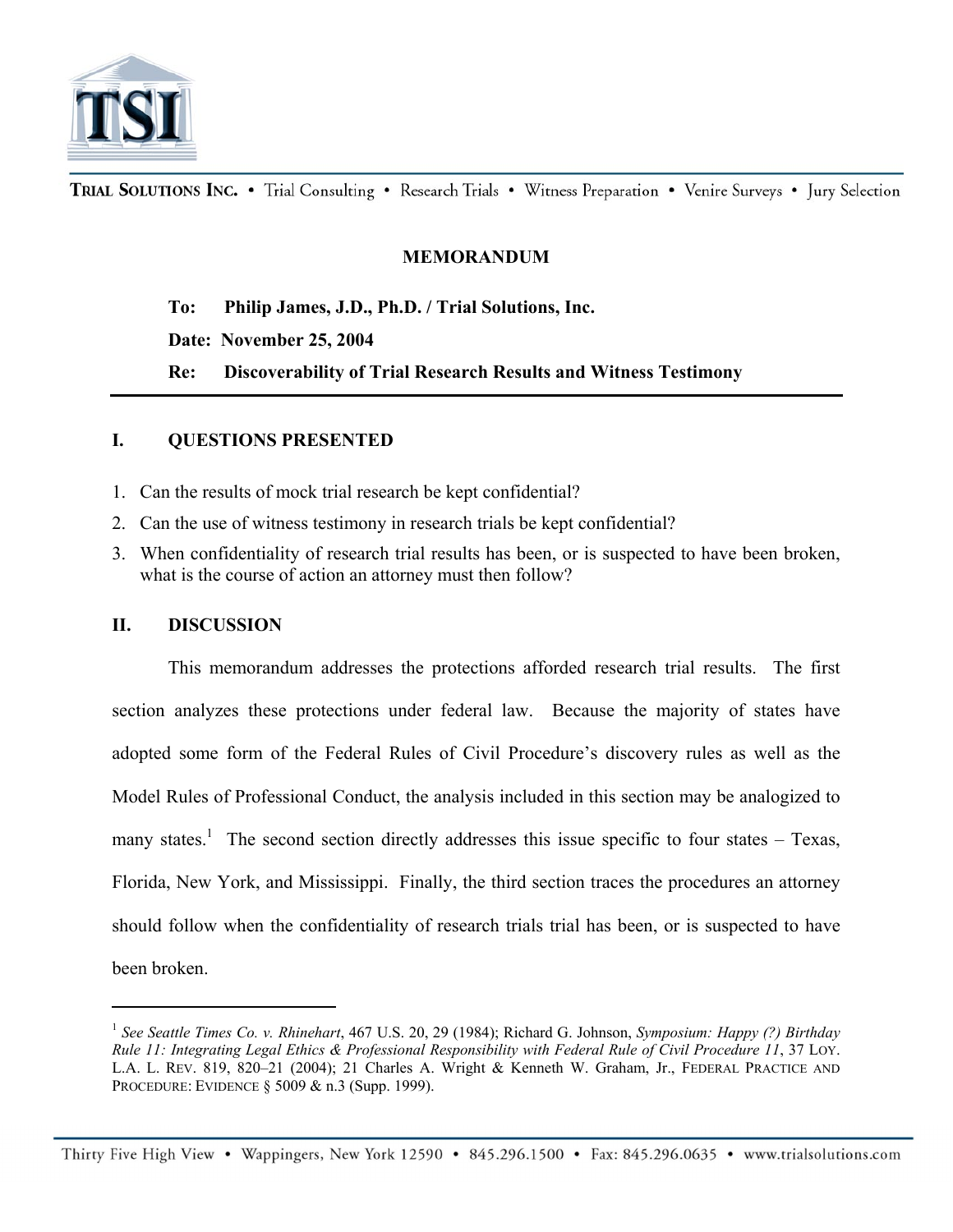Research trial, at a minimum, fall under the protection afforded attorney work product. Furthermore, the use of witness testimony is likely protected against disclosure by the attorneyclient privilege, if the witness is a client, and by the work product doctrine, if the witness is not a client.

### **A. FEDERAL CASE LAW**

# **1. Doctrinal Background**

The attorney-client privilege protects communications between a client and his attorney if such communications are legally related, and if an expectation of confidentiality exists, so long as the privilege has been neither waived nor lost.<sup>2</sup> However, only the communication itself is privileged, leaving the underlying facts discoverable.<sup>3</sup>

Attorney work product consists of assembled information, mental impressions, legal theories and strategies pursued in preparation of litigation.<sup>4</sup> It is usually derived from interviews, statements, memoranda, legal and factual research, personal beliefs and other tangible or intangible devices.<sup>5</sup> Only work which forms an essential step in the procurement of data and represents duties normally attended to by attorneys is protected.<sup>6</sup>

The work product doctrine is distinct from, and broader than, the attorney-client privilege.<sup>7</sup> Because this doctrine affords the broadest protection, this memorandum will focus primarily on that area than on attorney-client privilege.

<sup>2</sup> Stanley D. Davis & Thomas D. Beiscker, *Discovering Trial Consultant Work Product: A New Way to Borrow an Adversary's Wits?,* 17 AM. J. TRIAL ADVOC. 581, 583 n. 11 (1994) [hereinafter "*Discovering Trial Consultant Work Product*"].

 $3$  *Id.* 

<sup>4</sup> Mary A. Bedikian & Jerome D. Hill, *The Ultimate Power of Persuasion: Using the Mock Trial to Enhance Litigation Strategy*, 72 MICH. B.J. 1046 (1993).

 $^5$  *Id*.

<sup>6</sup> *Id*.

<sup>7</sup> *See generally id.*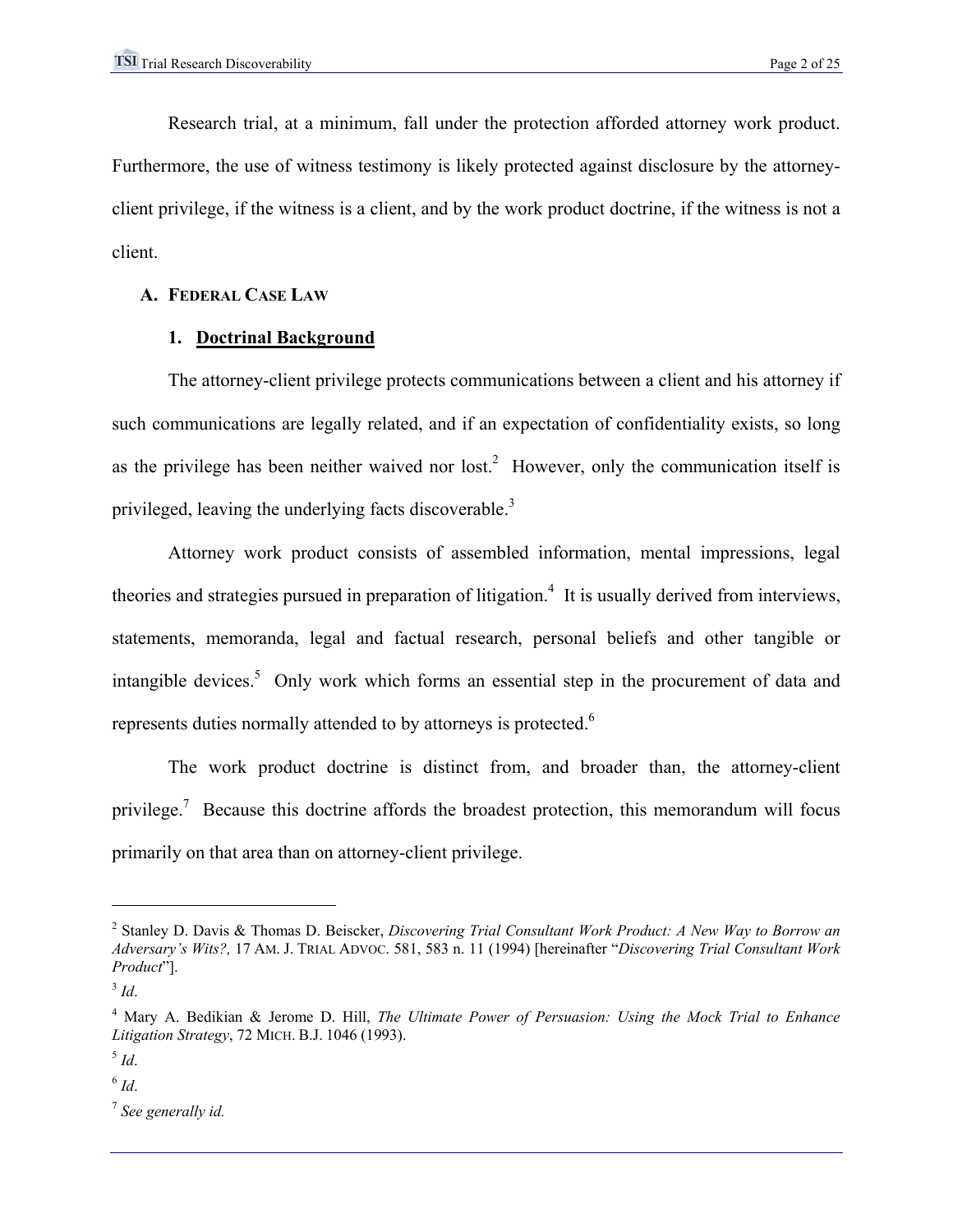The work product doctrine is found in Federal Rule of Civil Procedure 26, which governs discovery in civil cases.<sup>8</sup> Rule  $26(b)(1)$  allows parties to "obtain discovery regarding any matter, not privileged, that is relevant to the claim or defense of any party[.]<sup>"9</sup> Rule 26(b)(3), however, limits this broad language with respect to the discovery of "documents and tangible things" that are "prepared in *anticipation of litigation or for trial* by or for another party or by or for that other party's representative (including the other party's attorney, *consultant*, surety, indemnitor, insurer, or agent). $^{10}$ 

According to that provision, a party may obtain discovery of such items "only upon a showing that the party seeking discovery has *substantial need* of the materials in the preparation of the party's case and that the party is *unable without undue hardship* to obtain the substantial equivalent of the materials by other means."<sup>11</sup> If such a showing has been made, Rule  $26(b)(3)$ mandates that courts "protect against disclosure of the mental impressions, conclusions, opinions, or legal theories of an attorney or *other representative of a party* concerning the litigation."<sup>12</sup>

Rule 26 codified the Supreme Court's decision in *Hickman v. Taylor*, 329 U.S. 495 (1947). The underlying suit in *Hickman* arose from a tug accident. The tug owners' attorney, in conducting his investigation, obtained statements from potential witnesses and took notes during this investigation. Opposing counsel then attempted to obtain copies of this information.<sup>13</sup>

The *Hickman* Court held that written material prepared by an attorney, as well as any

<sup>8</sup> FED. R. CIV. P. 26.

 $9$  Fed. R. Civ. P. 26(b)(1).

 $10$  FeD. R. CIV. P. 26(b)(3) (emphasis added).

<sup>&</sup>lt;sup>11</sup> *Id.* (emphasis added).

<sup>12</sup> *Id*. (emphasis added).

<sup>13</sup> *Id*. at 499.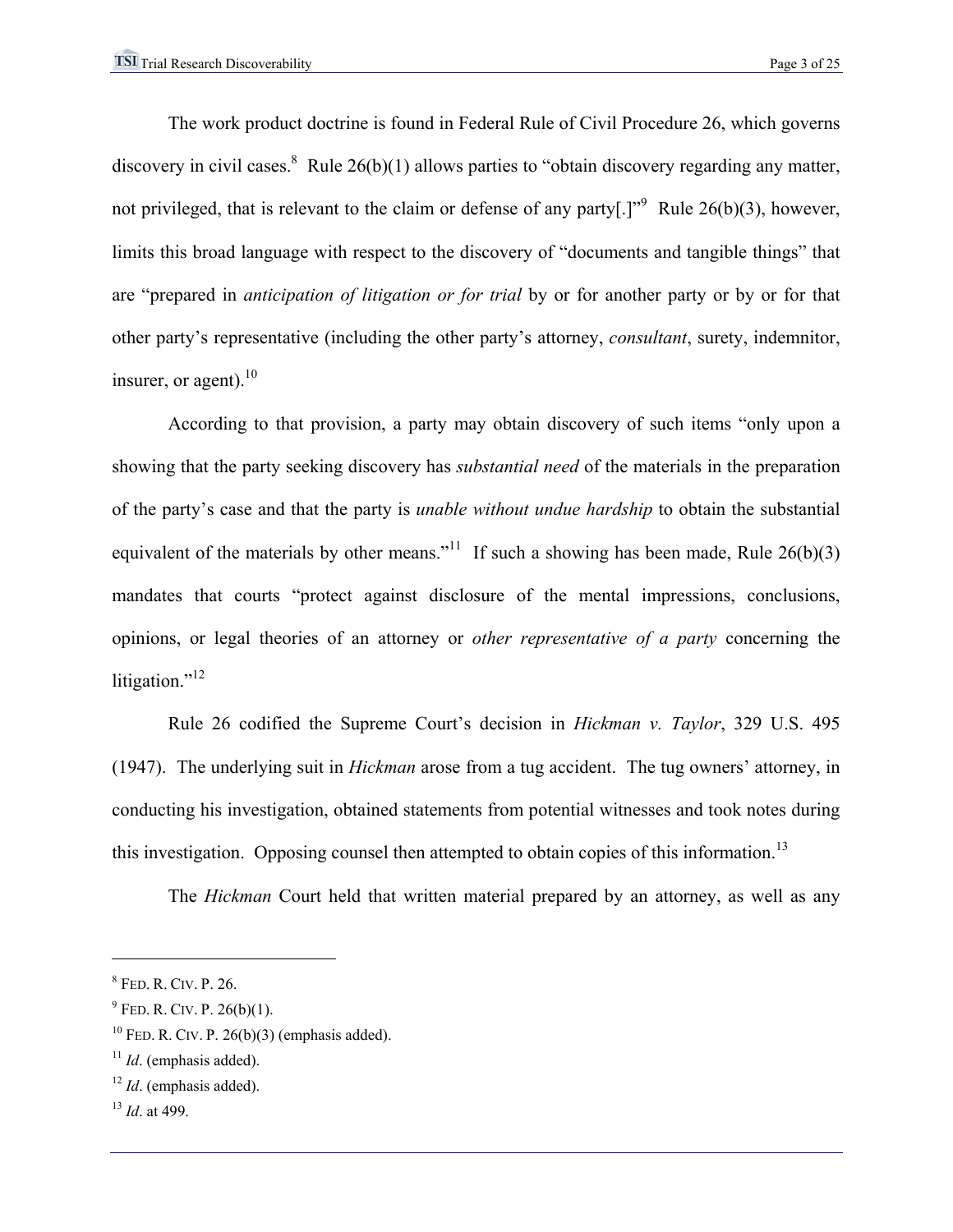mental impressions formed, while performing legal duties for a client constituted the attorney's work product.<sup>14</sup> Unless the party seeking discovery could show undue prejudice or hardship, such work product was protected from disclosure.<sup>15</sup> The Court recognized the material in question was not protected by the attorney-client privilege, but nonetheless reasoned that, to adequately prepare their client's case, an attorney must have a degree of privacy.<sup>16</sup> Inquiries into an attorney's files and mental impressions could not be justified unless the requisite showing was made.<sup>17</sup>

 Thus, *Hickman* established two levels of protection for materials prepared by an attorney for trial, which have since been codified in Rule 26(b)(3): (1) work prepared in anticipation of litigation by an attorney or his agent is discoverable only upon a showing of substantial need and undue hardship; (2) "core" or "opinion" work product that encompasses the "mental impressions, conclusions, opinion, or legal theories of an attorney or other representative of a party concerning the litigation" is "generally afforded near absolute protection from discovery."18

As recently noted by the Third Circuit in *In Re Cendent*, the protection is not absolute.<sup>19</sup> Work documents are generally protected, but to the extent case facts are contained in the documents, such facts may be discoverable.<sup>20</sup> Also, documents that are prepared in the regular course of business, as opposed to those prepared "in anticipation of litigation or for trial," are not protected by the work product doctrine.<sup>21</sup> Even if the doctrine otherwise protects materials

<sup>14</sup> *Id*. at 495.

 $^{15}$  *Id*.

<sup>16</sup> *Id*. at 504, 510.

<sup>17</sup> *Id*. at 510.

<sup>&</sup>lt;sup>18</sup> In re Cendant Corporation Securities Litigation, 343 F.3d 658, 663 (3<sup>rd</sup> Cir. 2003).

 $19$  *Id*.

<sup>20</sup> *Discovering,* 17 AM. J. TRIAL ADVOC. at 585.

<sup>21</sup> *Id*. at 586.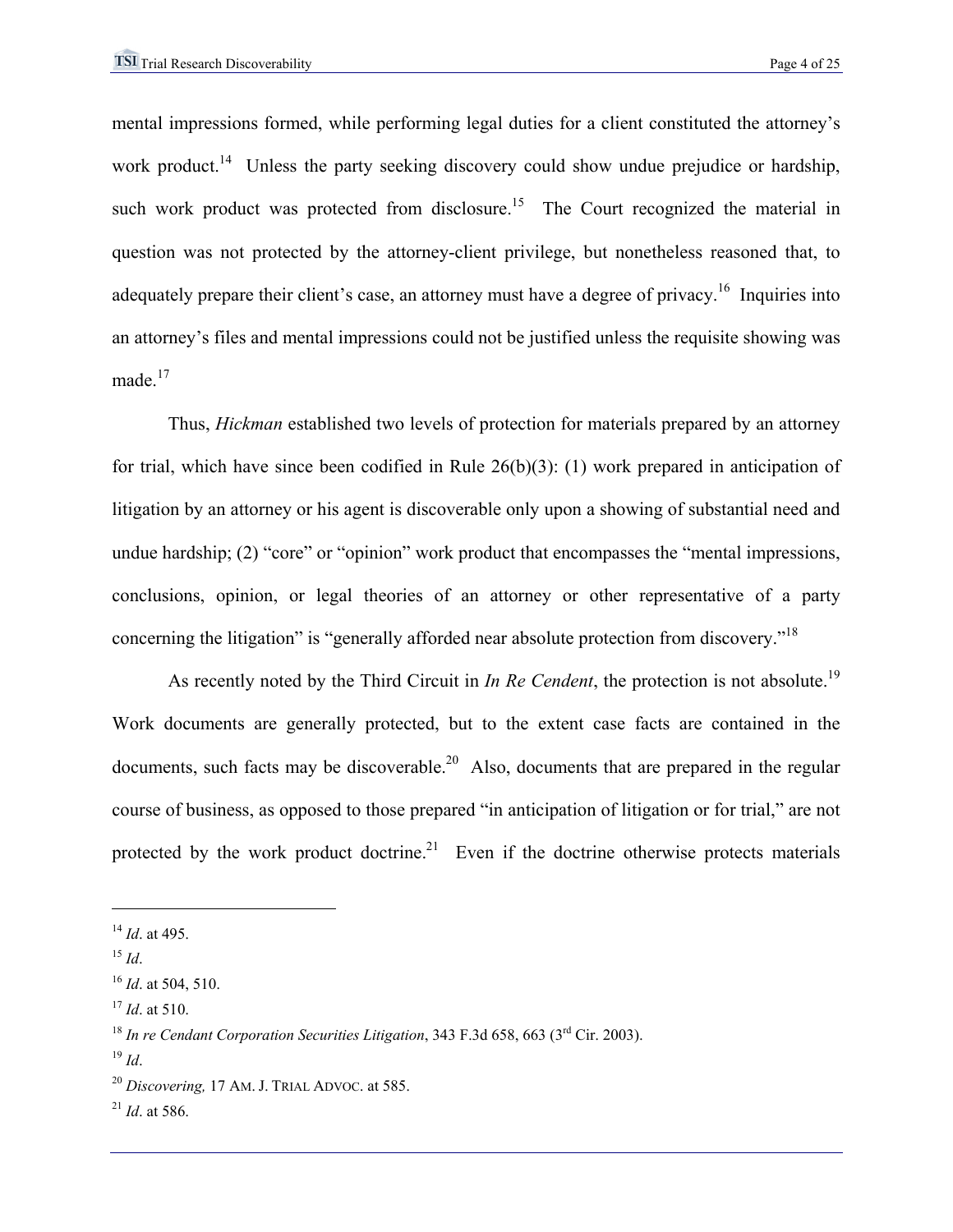sought, the materials may still be discoverable if the party seeking discovery demonstrates substantial need and an inability to obtain the substantial equivalent by other means without undue hardship.<sup>22</sup> However, the majority of courts adhere to the position that opinion work product is discoverable only in very limited circumstances, where a significant showing of "substantial need" is made. $^{23}$ 

 Like most protections afforded by the law, the work product doctrine may be waived if improper disclosure of the attorney's work product is made by that attorney.<sup>24</sup> However, exchange of work product to third persons who are not parties to the suit will not constitute waiver "unless such disclosure, under the circumstances, is inconsistent with the maintenance of secrecy from the disclosing party's adversary.<sup>25</sup> Though not determinative evidence, a party's intention to maintain confidentiality can be shown by requiring all participants in the research trial to sign confidentiality agreements.<sup>26</sup>

#### **2. Current Case Law Regarding Discoverability of Mock Trial Research**

 There is very little case law specifically addressing the discoverability of a trial consultant's work product. Indeed, the only case dealing directly with the topic is a 2003 federal securities class action out of the Third Circuit: *In re Cendant Corporation Securities Litigation*.

The issue in *Cendant* was "whether the 'work product' of a non-testifying trial consultant . . . [was] privileged and subject to only limited discovery."27 Ernst & Young, L.L.P. ("Ernst &

 $\overline{a}$ 

<sup>24</sup> *Id*. at 588.

<sup>26</sup> *Id*. at 635.

 $^{22}$  *Id*.

<sup>23</sup> *Id*. at 587-88.

<sup>25</sup> *Id*. at 589.

<sup>27</sup> *In re Cendant*, 343 F.3d at 659.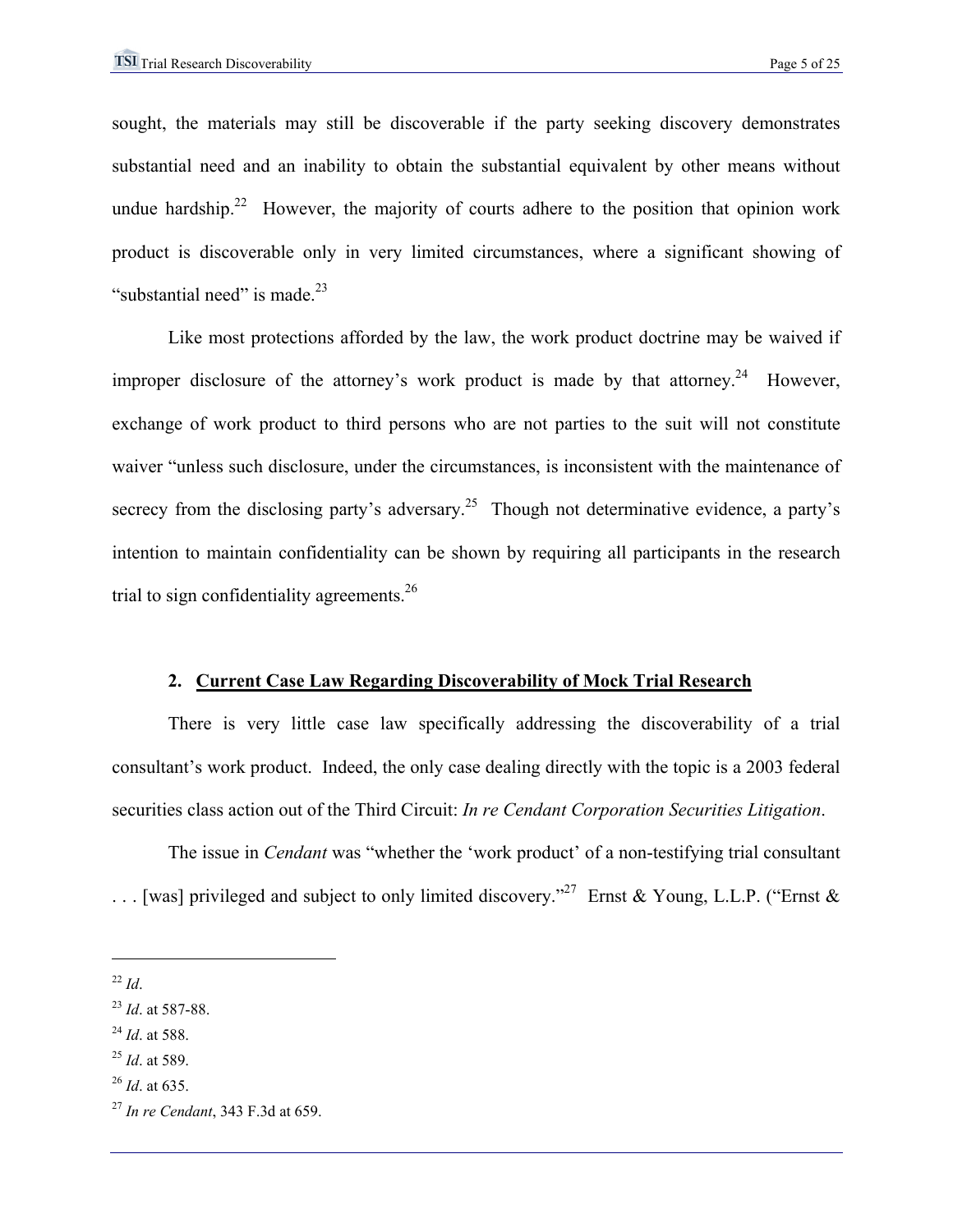Young") and Cendant Corporation ("Cendant") were co-defendants in this case. After the underlying claims were settled, only Ernst & Young's and Cendant's cross claims against each other remained. Cendant deposed former Ernst & Young senior manager and auditor, Simon Wood, who prepared the Cendant financial statements at issue. At the deposition, Cendant asked Wood about communications that took place between Wood, Ernst & Young's counsel who also represented Wood, and Dr. Phillip C. McGraw, a consulting expert in trial strategy and deposition preparation hired by Ernst & Young as a non-testifying trial expert.<sup>28</sup>

Ernst & Young's counsel objected to Cendant's inquiry, citing the attorney-client privilege and the work product doctrine.<sup>29</sup> Cendant argued that Rule  $26(b)(3)$ 's work product protection was superseded by Rule  $26(b)(4)(B)$ .<sup>30</sup> Rule  $26(b)(4)(B)$  governs discovery of "facts" known or opinions held by an expert who has been retained or specially employed by another party in anticipation of litigation or preparation for trial and who is not expected to be called as a witness at trial."<sup>31</sup> Discovery of materials gathered by an expert informally consulted in preparation for trial may be obtained only "upon a showing of exceptional circumstances under which it is impracticable for the party seeking discovery to obtain facts or opinions on the same subject by other means." $32$  If that showing is made, a court is to weigh the exceptional circumstances against the policy considerations behind the Rule of "allowing counsel to obtain the expert advice they need to properly evaluate and present their clients' positions without fear that every consultation with an expert may yield grist for the discovery mill."<sup>33</sup>

<sup>28</sup> *Id*.

 $^{29}$  *Id*.

<sup>30</sup> *Id*. at 664; FED. R. CIV. P. 26(b)(4)(B).

 $31$  FED. R. CIV. P. 26(b)(4)(B).

<sup>32</sup> *Id*.

<sup>&</sup>lt;sup>33</sup> Moore's Federal Practice § 26.80, at 26—236.5 (Mathew Bender 3d ed.).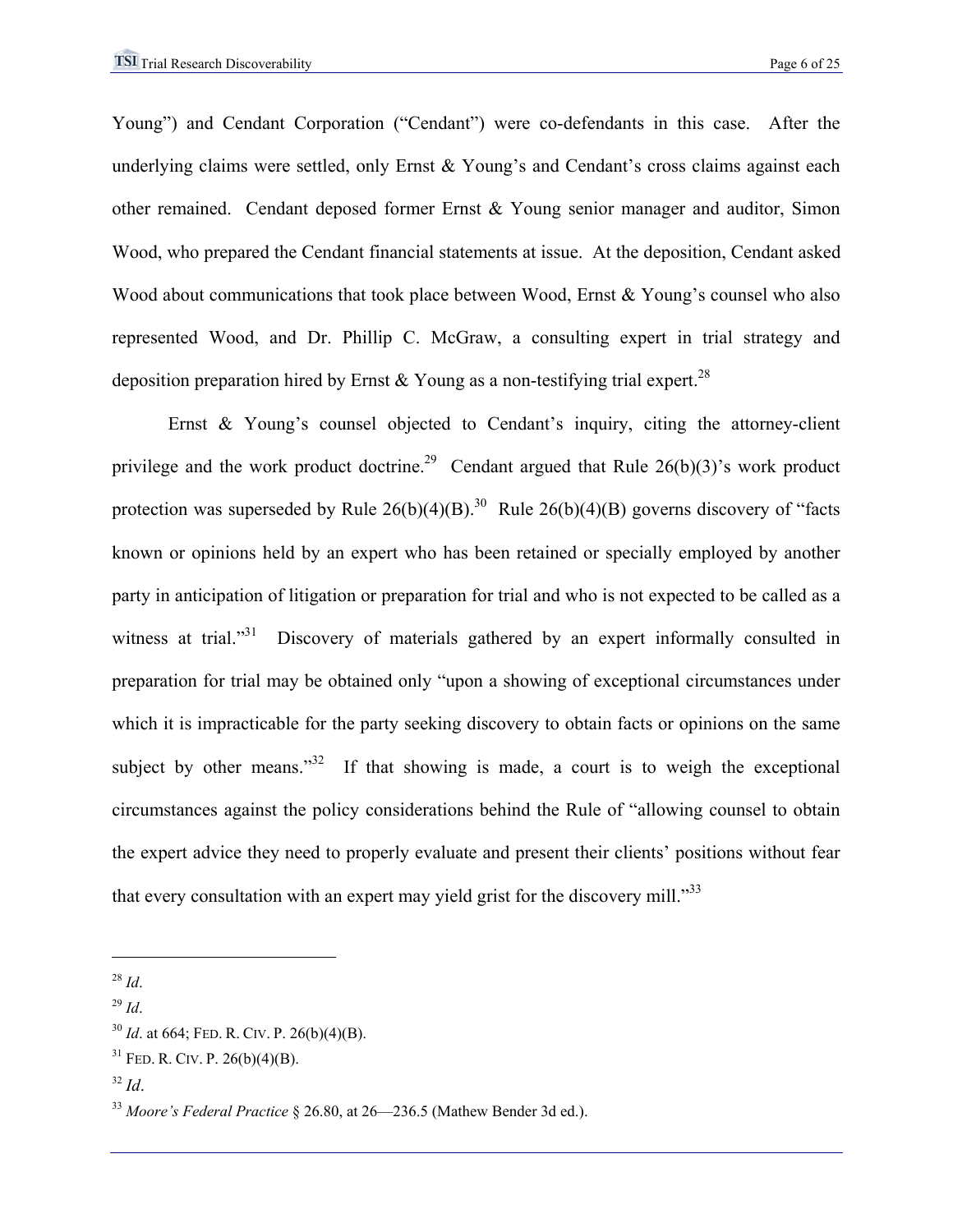The court disagreed with Cendant, stating that "Rule 26(b)(3) provides work product protection independently of Rule 26(b)(4)(B).<sup>34</sup> Quoting its decision in *Bogosian v. Gulf Oil Corp*35, the court noted:

The proviso introduces the first sentence of Rule 26(b)(3) ("*Subject to the provisions of subdivision (b)(4) of this rule*, a party may obtain discovery of documents  $\ldots$  prepared in anticipation of litigation or for trial  $\ldots$ ") and signifies that trial preparation material prepared by an expert is also subject to discovery, but only under the special requirements pertaining to expert discovery set forth in Rule  $26(b)(4)$ . The proviso does not limit the second sentence of Rule  $26(b)(3)$ restricting disclosure of work product containing "mental impressions" and "legal theories." Thus, it does not support the district court's conclusion that Rule  $26(b)(3)$ , protecting this category of attorney's work product, "must give way" to Rule  $26(b)(4)$ , authorizing discovery relating to expert witnesses.<sup>36</sup>

 The court further stated that trial consultants retained to help an attorney prepare witnesses may qualify as non-attorneys who are protected by the work product doctrine.<sup>37</sup> Moreover, a "consultant's advice that is based on information disclosed during private communications between a client, his attorney, and a litigation consultant may be considered 'opinion' work product which requires a showing of exceptional circumstances to be discoverable."38

 Holding that McGraw's work product was privileged and, as such, subject only to limited discovery, the court stated that Woods could only be asked whether his anticipated testimony had been practiced or rehearsed, but noted that even this limited question must be circumscribed.<sup>39</sup> The court reasoned:

In retaining Dr. McGraw, Ernst & Young expected all counsel's communications

<u>.</u>

<sup>38</sup> *Id*.

<sup>39</sup> *Id.* at 667.

<sup>34</sup> *In re Cendant Corporation Securities Litigation*, 343 F.3d at 664-65.

<sup>35</sup> *Bogosian v. Gulf Oil Corp*, 738 F.2d 587, 594 (3rd Cir. 1984).

<sup>36</sup> *Id*. at 665 (emphasis in original).

<sup>37</sup> *Id.*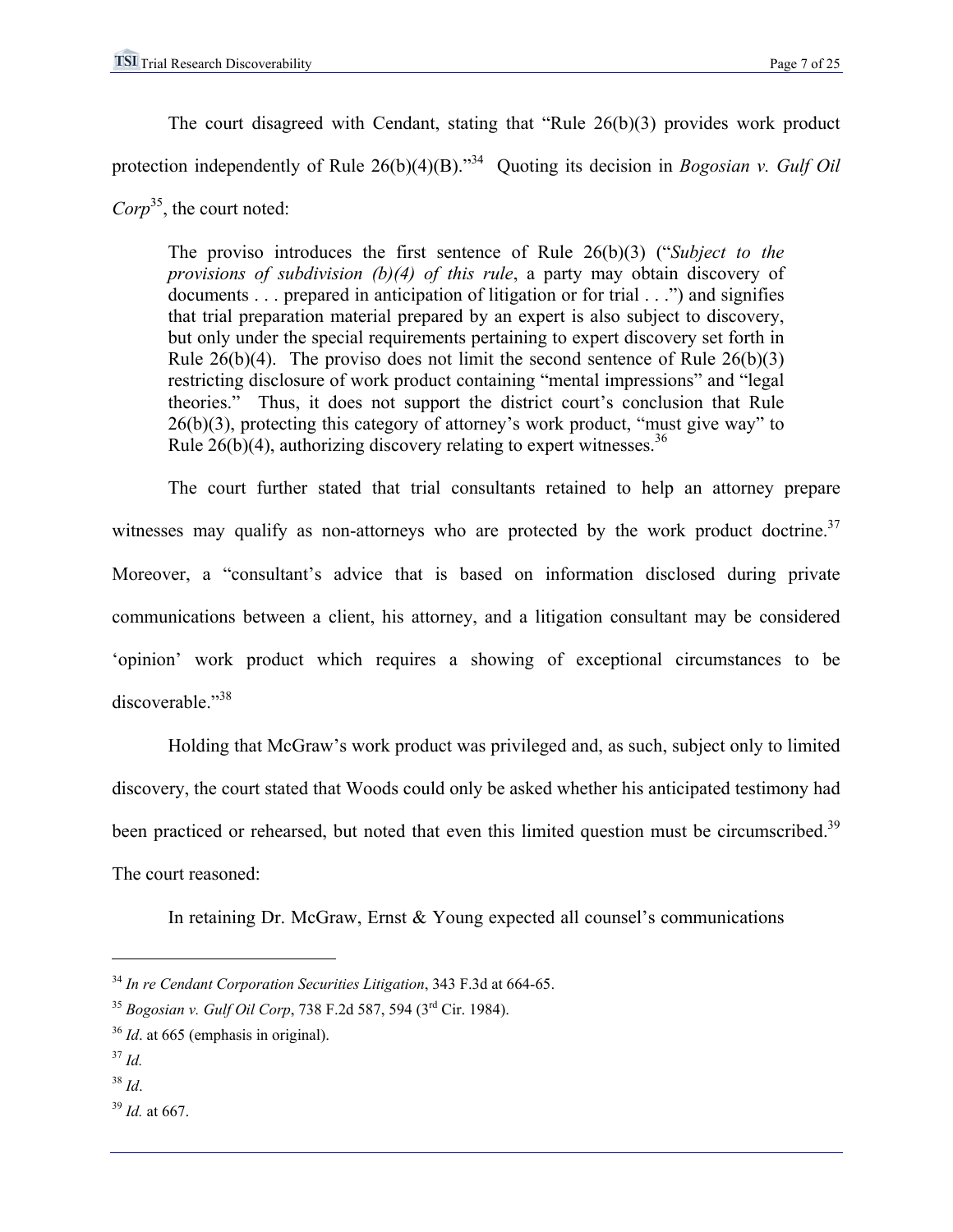. . .

with him to be confidential and protected from discovery. Had Ernst & Young or its counsel anticipated that counsel's communications with this litigation consultant would be subject to discovery, Ernst & Young asserts Dr. McGraw would not have been retained or the nature and extent of the matters counsel communicated to him would have been severely curtailed.

Furthermore, in connection with these discussions, Dr. McGraw was provided with documents prepared by Ernst & Young's counsel reflecting counsel's mental impressions, opinions, conclusions, and legal theories. In addition, Dr. McGraw's notes of these discussions may reflect the mental impressions, opinions, conclusions, and legal theories of Ernst & Young's counsel. Discovery of this information goes to the core of the work product doctrine and, therefore, is discoverable only upon a showing of extraordinary circumstances. Cendant has failed to cite any extraordinary circumstances that would justify discovery of the information sought. Thus, the private communications between Wood, Dr. McGraw, and counsel merit protection under the work product doctrine, as they reflect and implicate Ernst & Young's legal strategy regarding a deposition taken as part of this litigation.<sup>40</sup>

 Because the majority resolved this issue under the work product doctrine, it did not address whether such protection could also be afforded by the attorney-client privilege. However, in a concurring opinion, Judge Garth wrote that the discovery sought was also precluded by such privilege.<sup>41</sup> Ernst & Young's counsel noted, and Judge Garth agreed, that the "attempt to carve out allegedly non-privileged two-way communications between a client and a trial consultant during a three-way meeting among *counsel*, the client, and the trial consultant [was] impossible to execute."<sup>42</sup>

 Most jurisdictions are in accord with respect to the application of the attorney-client privilege and the work product doctrine in the use of witness testimony in research trials.<sup>43</sup> If the

<sup>40</sup> *Id*. at 667.

<sup>41</sup> *Id*. at 668 (Garth, J. concurring).

<sup>42</sup> *Id*. (emphasis in original) (internal quotations omitted).

<sup>43</sup> *Discovering*, 17 AM. J. TRIAL ADVOC. at 626-27 (stating that communications between a client practicing testimony and a consultant are not discoverable because they are "intertwined with the client's responses to research questions, and the consultant's reactions thereto," and "will inevitably be client communications … which are intended by the client to be a confidential part of the relationship with counsel. Extirpating the comments of the consultant from this context may well be impossible without bringing along these communications and thus frustrating the purpose of the attorney-client privilege.").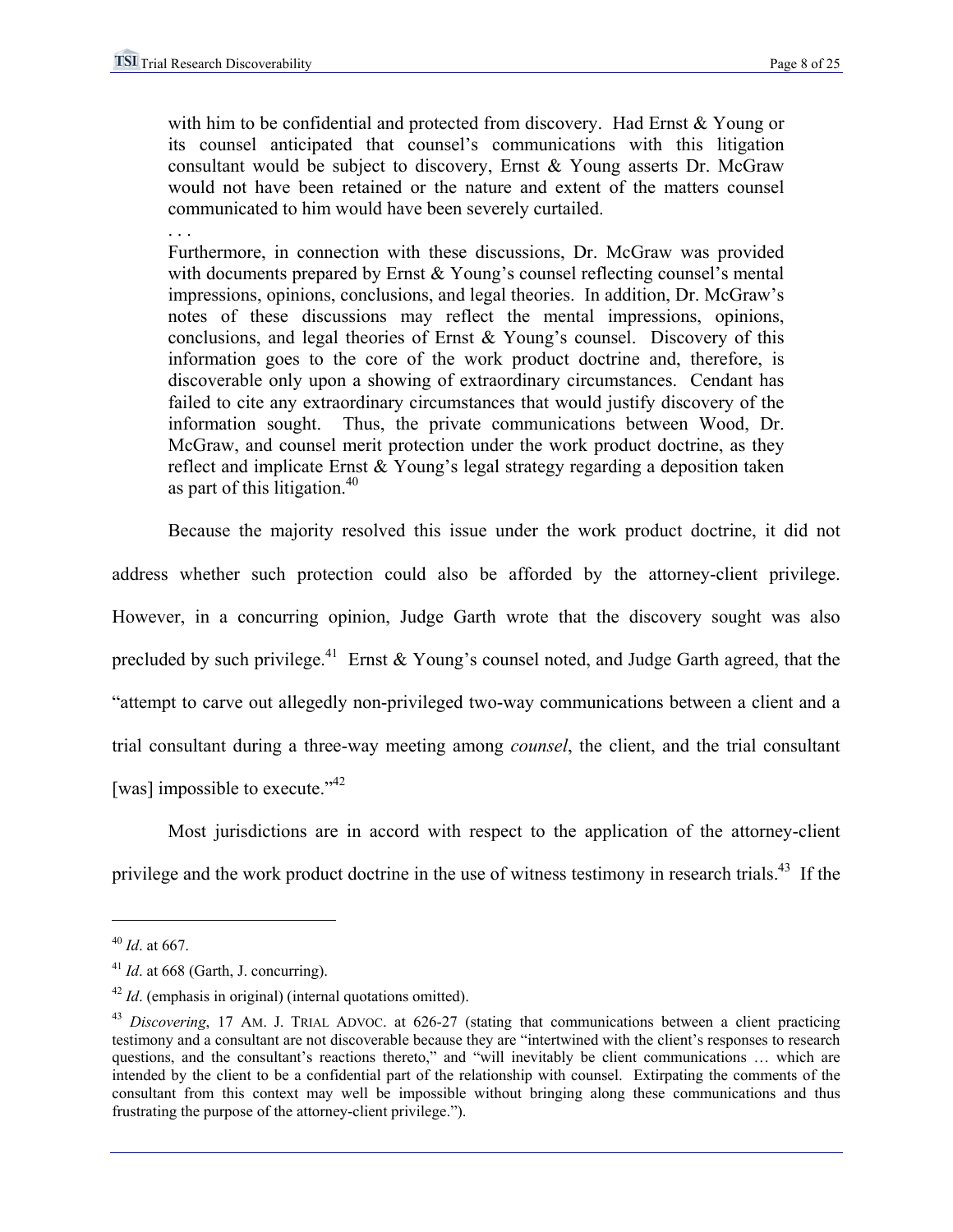witness is a client, protection may be found under the attorney-client privilege.<sup>44</sup> If the witness is not a client, protection may be found under the attorney work product doctrine.<sup>45</sup> To reiterate, however, there is a paucity of case law directly on point with respect to research trials. Because of this, attorneys and consultants would be well-advised to conduct their discussions and research in ways that minimize the risk of rendering it discoverable by a judge who opts to rule contrary to the majority of courts.<sup>46</sup>

# **3. Proactive Suggestions for Attorneys and Consultants**

In *Discovering Trial Consultant Work Product*, the authors offer the following "minimum guidelines" to help "maximiz[e] the protection afforded the research work product from discovery":

- 1. The trial consultant should be retained by a written agreement with counsel, not with the party to the litigation. This will clearly identify the consultant as a "representative of the lawyer" for attorney-client purposes and will tie the consultant more directly to counsel for work product purposes.
- 2. The retainer agreement should contain an explicit confidentiality provision under which the consultant agrees to share the research work product only with counsel and her designee. This will make explicit counsel's intent on confidentiality.
- 3. Once the relationship has been established properly, trial counsel should feel free to share with the trial consultant all information necessary for the consultant to understand the case and to perform the engagement . . . . [T]hese disclosures should not constitute a waiver of the attorney-client or work product privileges in an appropriate relationship between counsel and consultant.
- 4. To the extent possible, counsel should be present during all research or witness preparation sessions with the trial consultant. Although technically not required for certain attorney-client and work product privilege situations, the presence of counsel bolsters all arguments for application of

<sup>44</sup> *Id.*

<sup>45</sup> *Id*.

<sup>46</sup> *See also* Patricia J. Kerrigan, *Witness Preparation,* 30 TEX. TECH L. REV. 1367, 1372 (1999).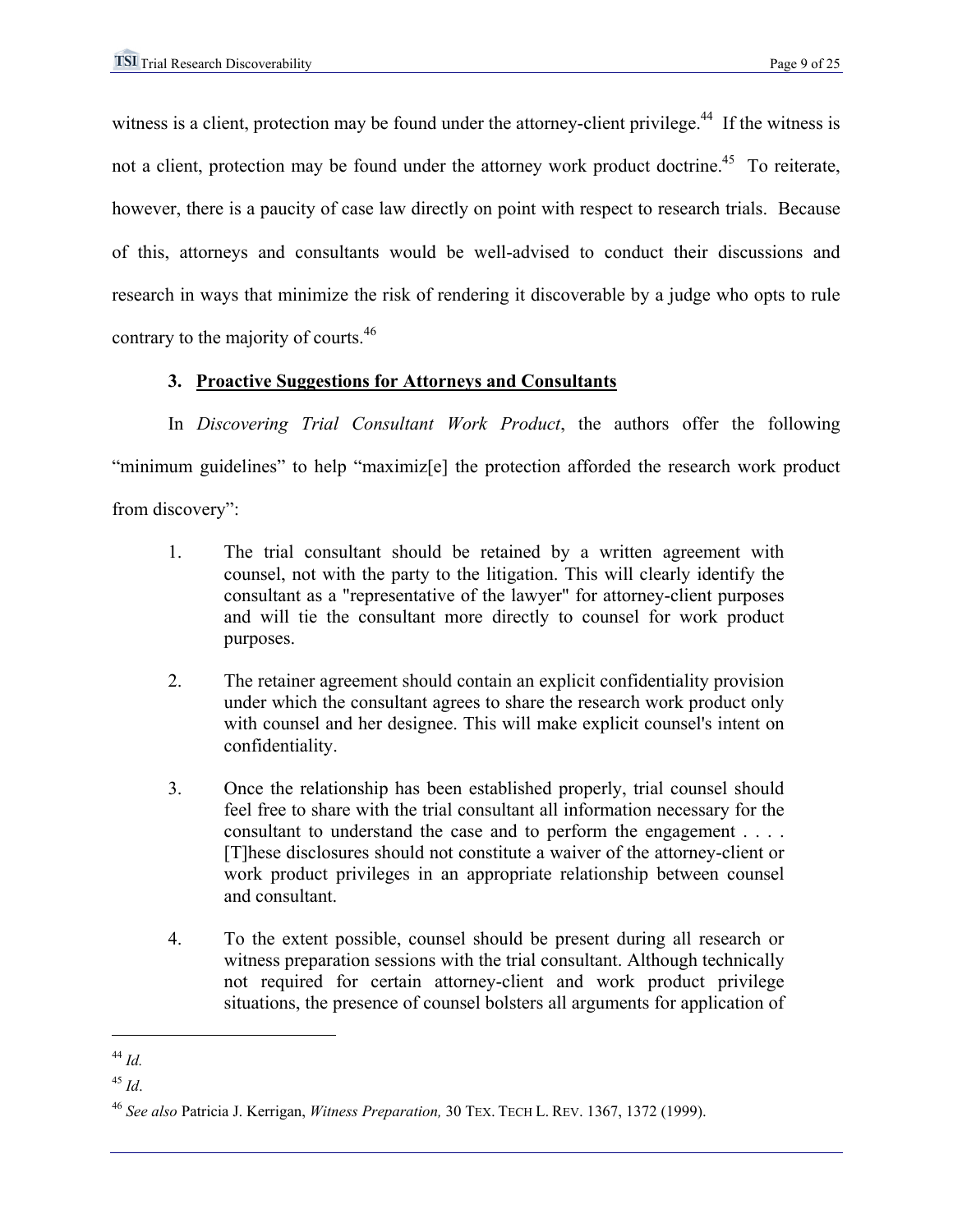these privileges to defeat discovery.

- 5. Separate engagements should be entered for research projects likely to generate work product that will be placed "in issue" and projects designed to be used in confidence for trial preparation. For example, a community attitude survey designed to support a motion for change of venue should be undertaken pursuant to an engagement agreement separate from a mock summary jury trial.
- 6. Similarly, a single community attitude survey should not gather data for both a change of venue motion and jury selection issues. Such commingling increases significantly the risk that all data from the project would be "in issue" and thus discoverable. Indeed, any attempt to claim that different components of a single research protocol are severable is inherently problematic.
- 7. Mock jurors should be required to enter into confidentiality agreements with respect to what they see and hear during the research sessions. Such agreements are relevant to the intent of both counsel and the parties to the action and lay the basis for arguing that any disclosure by a research juror is unauthorized. The receipt signed by the research juror upon being given the stipend for participation in the research session should reiterate the confidentiality promise.
- 8. Share as little information with research jurors about the overall goals of the project as possible, and do not discuss results with any research juror. Self-evidently, the less the participants know, the lower the risk of privileged material being "leaked" to the other side.
- 9. Unless absolutely necessary, do not use trial consultants to prepare witnesses who are neither clients nor retained experts. The only protection from discovery available here would be the lower security accorded factual work product.
- 10. The trial consultant should explicitly agree and understand that any relevant facts about the dispute uncovered in the research process must be shared with trial counsel. Fact development is always ongoing in the litigation process. Occasionally, unknown facts, or those not previously recognized as important, will emerge from the research project. The trial consultant must feel free to share, and indeed must understand the necessity of sharing, any such facts with trial counsel. These facts can then be disclosed to the other side in accordance with traditional discovery rules<sup>47</sup>

<sup>47 17</sup> AM. J. TRIAL ADVOC. 581, 634-35 (1994).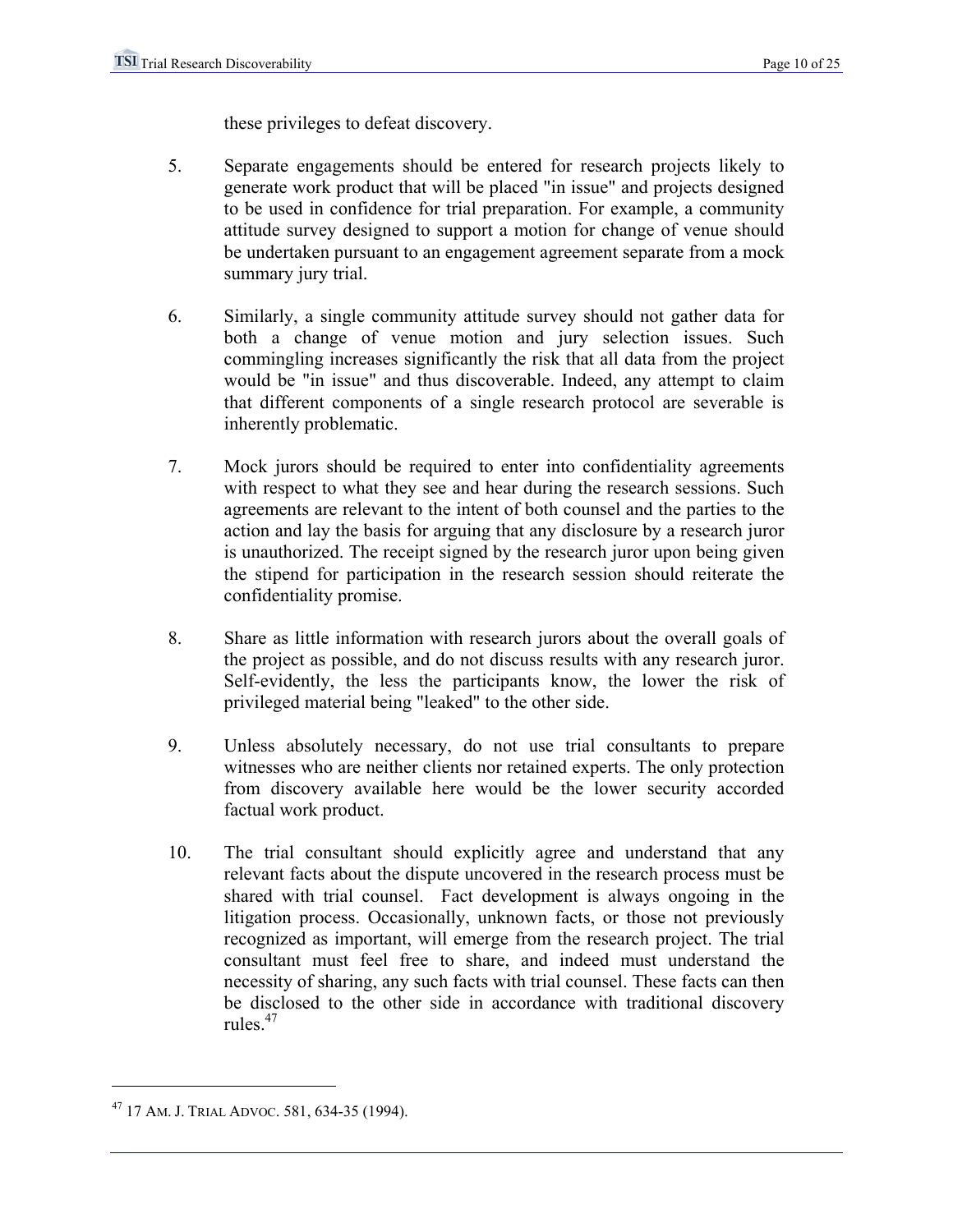#### **B. STATE EVALUATIONS**

 This section addresses discoverability issues specific to four states – Texas, Florida, New York, and Mississippi. Although these states also have no case law or state rules directly on point, this section discusses the analyses most courts apply when determining whether comparable materials are discoverable. This section also addresses the same two questions: (1) whether witness testimony preparation can be kept confidential; and (2) whether the results of research trial research can be kept confidential.

These states frequently focus on three factors when determining whether witness testimony and trial research are discoverable: (1) whether the disputed work product was prepared "in anticipation of litigation;" (2) whether the opposing party will suffer substantial hardship if they are unable to obtain the information sought; and (3) whether the disputed work product may contain a significant amount of the attorney's opinions, trial strategy, and case theories.

#### **1. Texas**

Although not extensive, Texas case law provides the most ample supply of comparable situations to the questions addressed in this report. Under Texas case law, a trial consultant's research results and witness preparation testimony are probably only discoverable upon a showing of substantial prejudice towards the opposing party.

An appropriate comparison to trial consultant's research results is encompassed in Texas Rule of Civil Procedure 192. Under the rule, "work product" is defined as "(1) material prepared or mental impressions developed in anticipation of litigation or for trial by or for a party or a party's representatives, including the party's attorneys, *consultants* . . . or (2) a communication made in anticipation of litigation or for trial between a party and the party's representatives or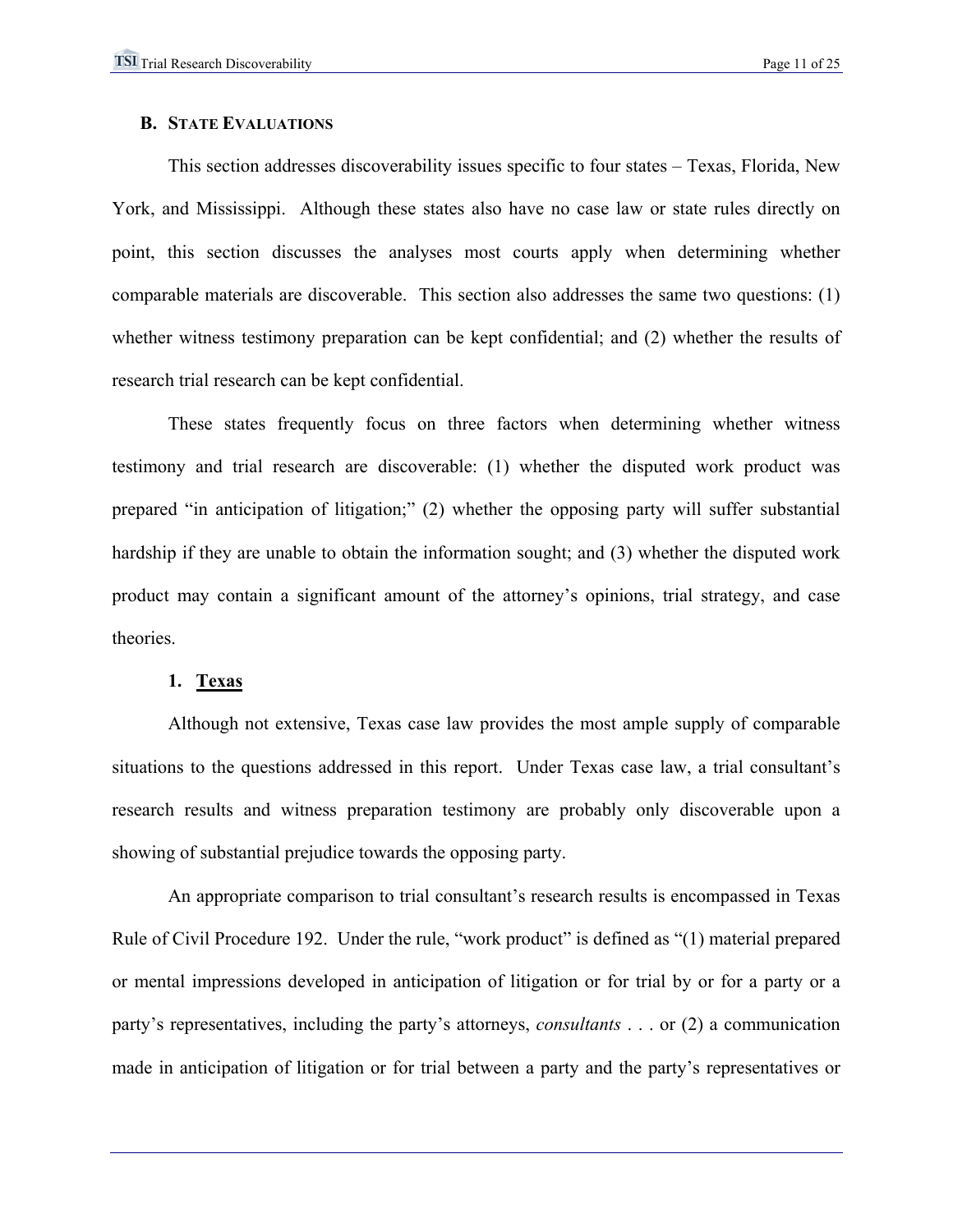among a party's representatives, including the party's attorneys, *consultants* . . . . "<sup>48</sup> "Core work" product" is defined as "the work product of an attorney or an attorney's *representative* that contains the attorney's or the attorney's *representative's* mental impressions, opinions, conclusions, or legal theories" and that "core work product" is "not discoverable."<sup>49</sup> The rule continues, stating: "[t]he identity, mental impressions, and opinions of a *consulting expert* whose mental impressions have not been reviewed by a testifying expert are not discoverable."<sup>50</sup>

In *National Tank Company v. 30th Judicial District Court*<sup>51</sup>, the Texas Supreme Court noted that the federal work product doctrine established in *Hickman v. Taylor* and followed by Texas courts<sup>52</sup> no longer distinguishes between an "investigation" conducted by a party and one conducted by its representative, thus emphasizing the growing importance of an attorney's representative's role in pre-trial work. Generally, Texas courts have interpreted the "work product" rule to allow minimal discovery by opposing sides.<sup>53</sup> Texas courts focus primarily on the likelihood the "work product" is heavily cloaked in the opinion and thought processes of the attorney.54

The discoverability of videotaped witness testimony may be analogized to the Texas Court of Criminal Appeals<sup>55</sup> decision in *Washington v. Texas*<sup>56</sup> which held tape recordings of interviews by a prosecutor preparing a State witness for his testimony were protected work

 $48$  TEX. R. CIV. P. 192.5(a) (emphasis added).

 $49$  TEX. R. CIV. P. 192.5(b) (emphasis added).

 $50$  TEX. R. CIV. P. 192.3(e) (emphasis added).

<sup>51</sup> *Nat'l Tank Co. v. 30th Judicial Dist. Court*, 851 S.W.2d 193, 203 (Tex. 1993).

<sup>52</sup> *See, e.g., Owens-Corning Fiberglas Corp. v. Caldwell*, 818 S.W.2d 749, 751 (Tex. 1991).

<sup>53</sup> *See, e.g., Occidental Chem. Corp. v. Banales*, 907 S.W.2d 488, 490 (Tex. 1995).

<sup>54</sup> *See, e.g., General Motors Corp. v. Gayle*, 951 S.W.2d 469, 474-75 (Tex. 1997); *Occidental Chem. Corp.*, 907 S.W.2d at 490.

 $55$  The Texas Court of Criminal Appeals is the state's highest court for criminal appellate review. The Texas Supreme Court does not review criminal cases; these cases are heard by the Court of Criminal Appeals.

<sup>56</sup> *Washington v. Texas*, 856 S.W.2d 184, 188-89 (Tex. Crim. App. 1993).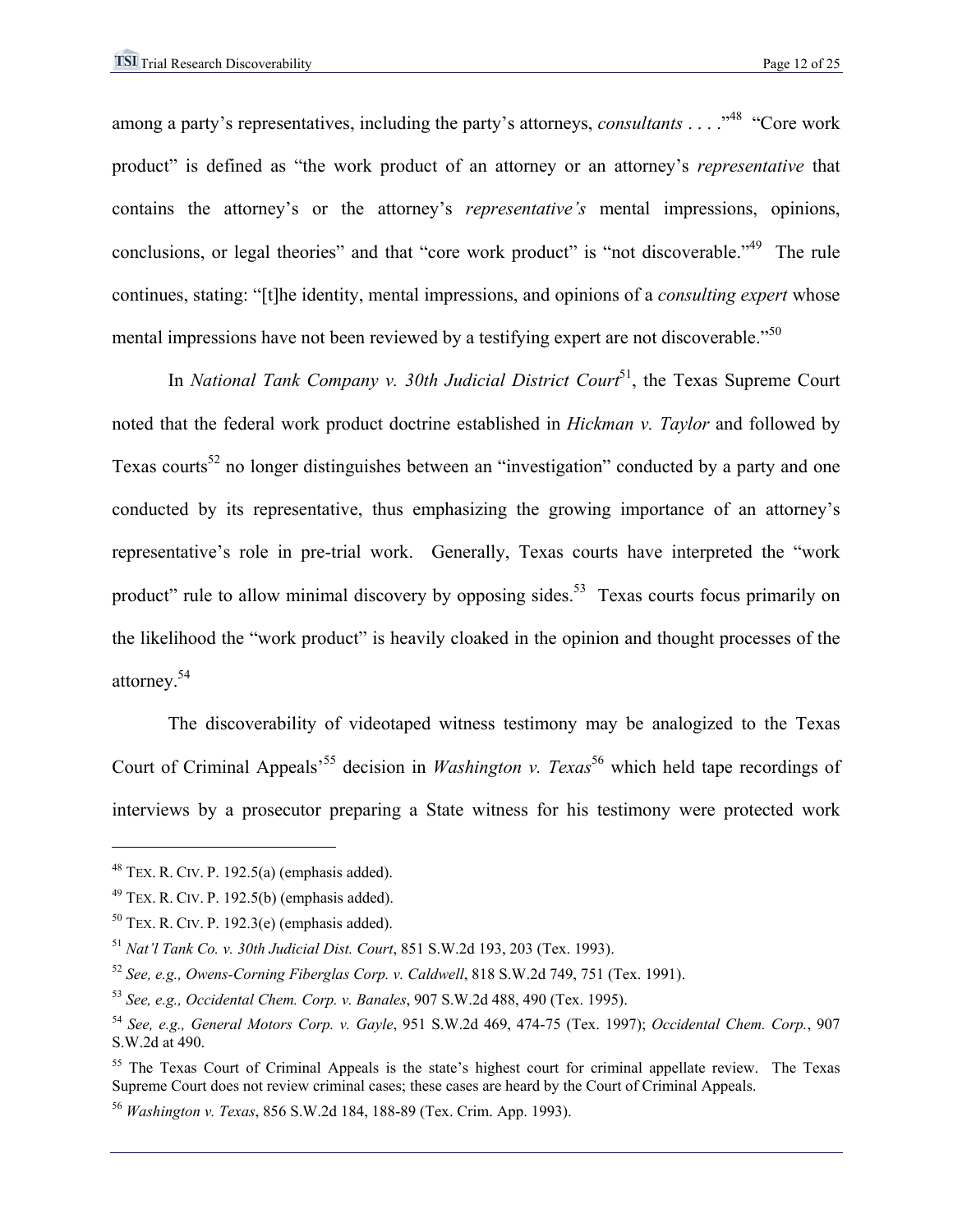product.<sup>57</sup> The circumstances differ in several ways: (1) it was a criminal case; (2) the interviewer was an attorney; and (3) the tapes were audio only. However, in the absence of analogous case law, the similarities between this scenario and that which surfaces when a trial consultant and attorney participate in videotaped preparation of a witness are evident. Applying the Court's holding in *Washington*, a videotape of witness preparation is arguably protected work product where *both* the trial consultant, as representative of the attorney, and the attorney representing the party contribute to the preparation. Only the underlying facts should be discoverable in this situation.

Considering recent decisions identifying the role of an attorney's representative in the pre-trial discovery process, the Texas work product doctrine will likely protect the results of trial research. Notes taken by attorneys during research trials as well as during witness preparation are even more apt to be protected because of the state's marked treatment of notes containing attorneys' opinions and legal theories. There is much room for argument as to the discoverability of videotaped witness preparation; however, case law suggests that with proper precautions demonstrating the parties' intent on confidentiality, videotapes would at least be afforded status as qualified privilege.

#### **2. Florida**

 $\overline{a}$ 

As in most other states, Florida's discovery rules are modeled from the federal rules. "Although the Federal Rules of Civil Procedure and the Florida Rules of Civil Procedure differ in some respects, 'the objective in promulgating the Florida rules has been to harmonize our rules with the federal rules.'"58 "Thus, we look to the federal rules and decisions for guidance in

<sup>57</sup> *See also Cullen v. State*, 719 S.W.2d 195, 198-99 (Tex. Crim. App. 1986) (also holding tape recordings were protected, reasoning that "clearly the purpose of the interview was to prepare the witness for his trial testimony").

<sup>58</sup> *Gleneagle Ship Mgmt. Co. v. Leondakos*, 602 So. 2d 1282, 1283 (Fla. 1992).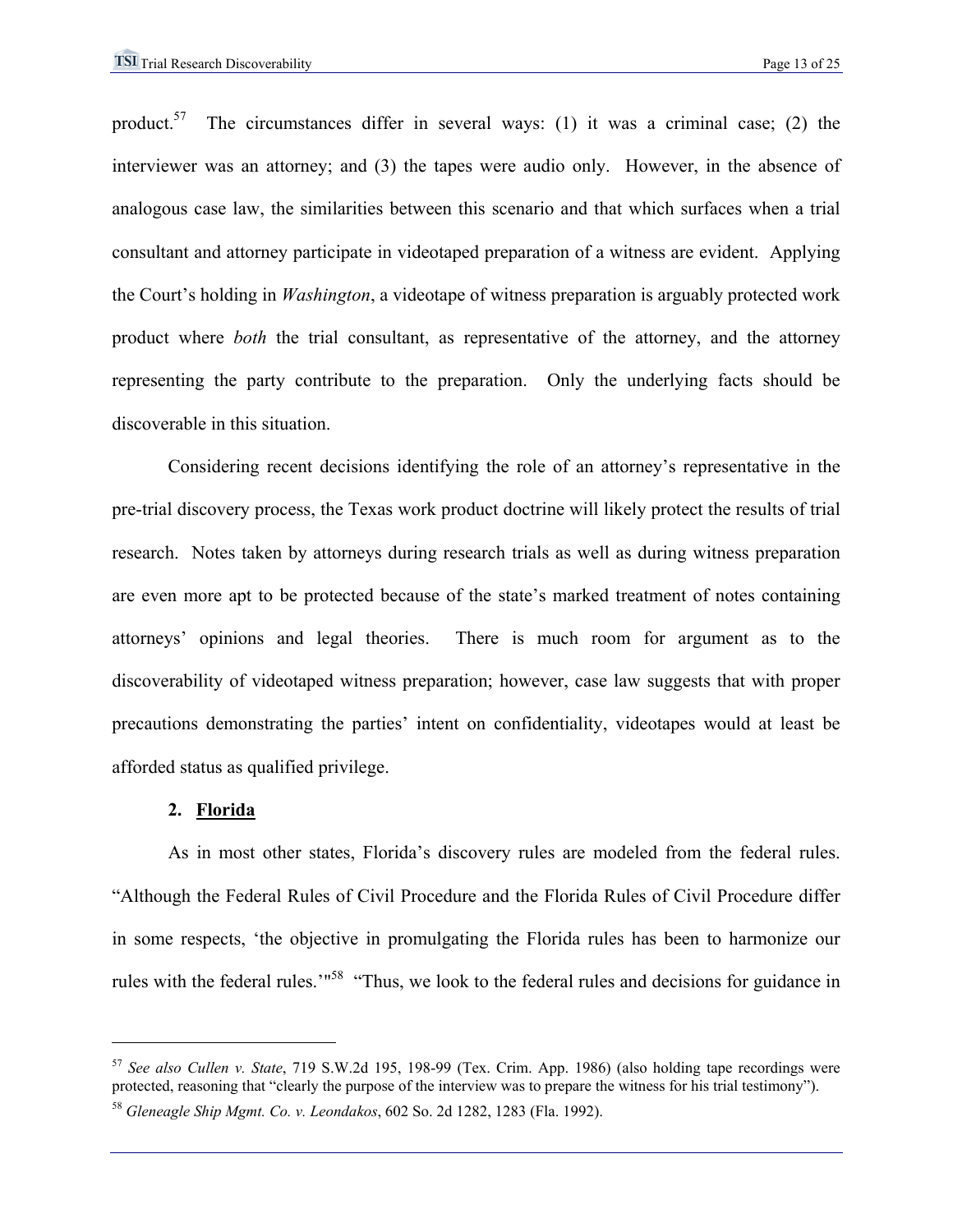interpreting Florida's civil procedure rules."59 Considering the lack of law on point, Florida is likely to follow federal opinions interpreting the Federal Rules in similar situations, such as the Third Circuit's recent decision that a trial consultant's work product is protected in *In Re Cendant*.

Florida Rule of Civil Procedure 1.280(4)(B) provides:

A party may discover facts known or opinions held by an expert who has been retained or specially employed by another party *in anticipation of litigation* or preparation for trial and *who is not expected to be called as a witness at trial* . . . *or upon a showing of exceptional circumstances* under which it is impracticable for the party seeking discovery to obtain facts or opinions on the same subject by other means.  $60$ 

Current case law in Florida emphasizes two inquiries when considering the discovery issues discussed here. Florida courts have repeatedly stressed the importance of determining (1) whether the disputed work product was prepared "in anticipation of litigation;" and (2) whether the opposing party will suffer substantial hardship if they are unable to obtain the information sought. $61$ 

If the "work product" is prepared without litigious intent, it is certainly unprotected.<sup>62</sup> Generally, materials such as visual aids and diagrams pictures prepared in anticipation of admitting those materials into evidence at trial do not fall under the work product doctrine and are not protected from discovery. $63$  However, the personal views of the attorney regarding presentation and evaluation of evidence, the attorney's personal notes and records of witnesses, jurors, proposed arguments, and other notations not intended for use as evidence are generally

<u>.</u>

<sup>59</sup> *Id.* at 1283-84.

 $^{60}$  FLA. R. CIV. P. 1.280(4)(B) (emphasis added).

<sup>61</sup> *See Falco v. N. Shore Lab. Corp.*, 866 So. 2d 1255, 1256 (Fla. 1st DCA 2004); *Jacksonville v. Rodriguez*, 851 So. 2d 280, 283 (Fla. 1st DCA 2003); *Toward v. Cooper*, 634 So. 2d 760, 761 (Fla. 4th DCA 1994); *Lifshutz v. Citizens and Southern Bank of Fla.*, 626 So. 2d 252, 252-53 (Fla. 4th DCA 1993).

<sup>62</sup> FLA. R. CIV. P. 1.280

<sup>63</sup> *Northup v. Acken*, 865 So. 2d 1267, 1270 (Fla. 2004).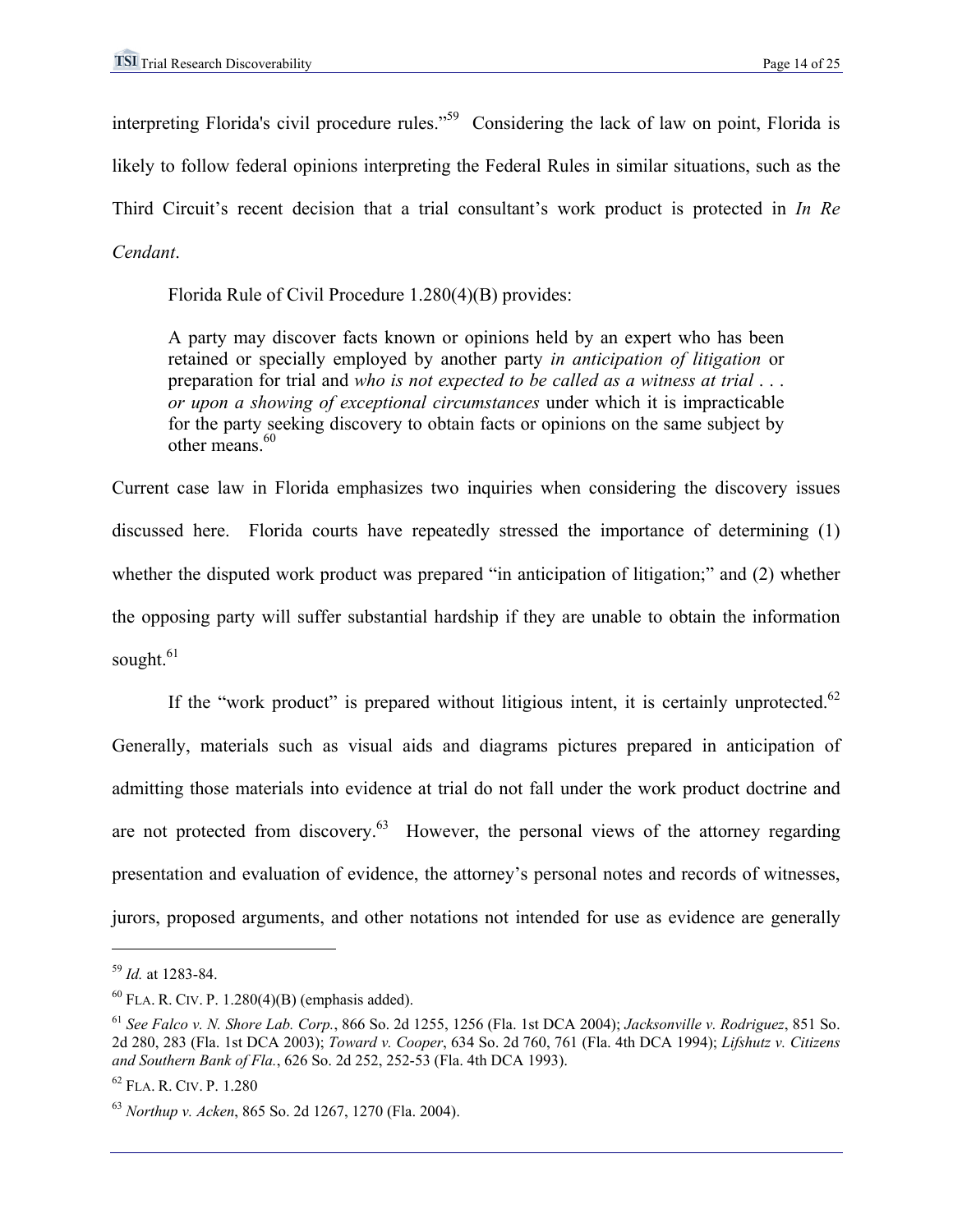protected under the work product doctrine.<sup>64</sup>

One Florida case provides a holding that may be analogized to instances in which a trial consultant visits a site to conduct research such as note-taking on operations or photographing conditions. In *Centex Rooney Construction Co. v. SE/Broward Joint Venture*,<sup>65</sup> the Florida Court of Appeals held that notes and photographs taken by a non-testifying expert hired by one of the parties were non-discoverable where the opposing party had access to the same facilities. Thus, if a trial consultant visits a facility to prepare for trial research, his materials from that visit are likely protected.

As to videotapes of witness preparation, only analogies may be considered as there is no law directly on point. However, a Florida Appellate Court interpreted a Florida Supreme Court case dealing with surveillance videos used by an investigative expert to prepare a report and stated, "if the materials are only to aid counsel in trying the case, they are 'work product,' but any 'work product' privilege that existed ceases once the materials or testimony are intended for [admission at trial]."<sup>66</sup>

Coupling Florida's liberal discovery policy with its admitted following of federal precedent in areas of state law lacking precedent, Florida courts will probably afford the protection of its work product doctrine to both trial research results as well as videotaped witness preparation.

#### **3. New York**

 New York case law evinces somewhat greater risk for discovery of trial research results, particularly in the case of witness preparation on videotape. Although New York's discovery

<sup>64</sup> *Id.*

<sup>65</sup> *Centex Rooney Constr. Co. v. SE/Broward Joint Venture*, 697 So. 2d 987, 988 (Fla. 4th DCA 1997).

<sup>66</sup> *5500 N. Corp. v. Willis*, 729 So. 2d 508, 512 (Fla. 5th DCA 1999).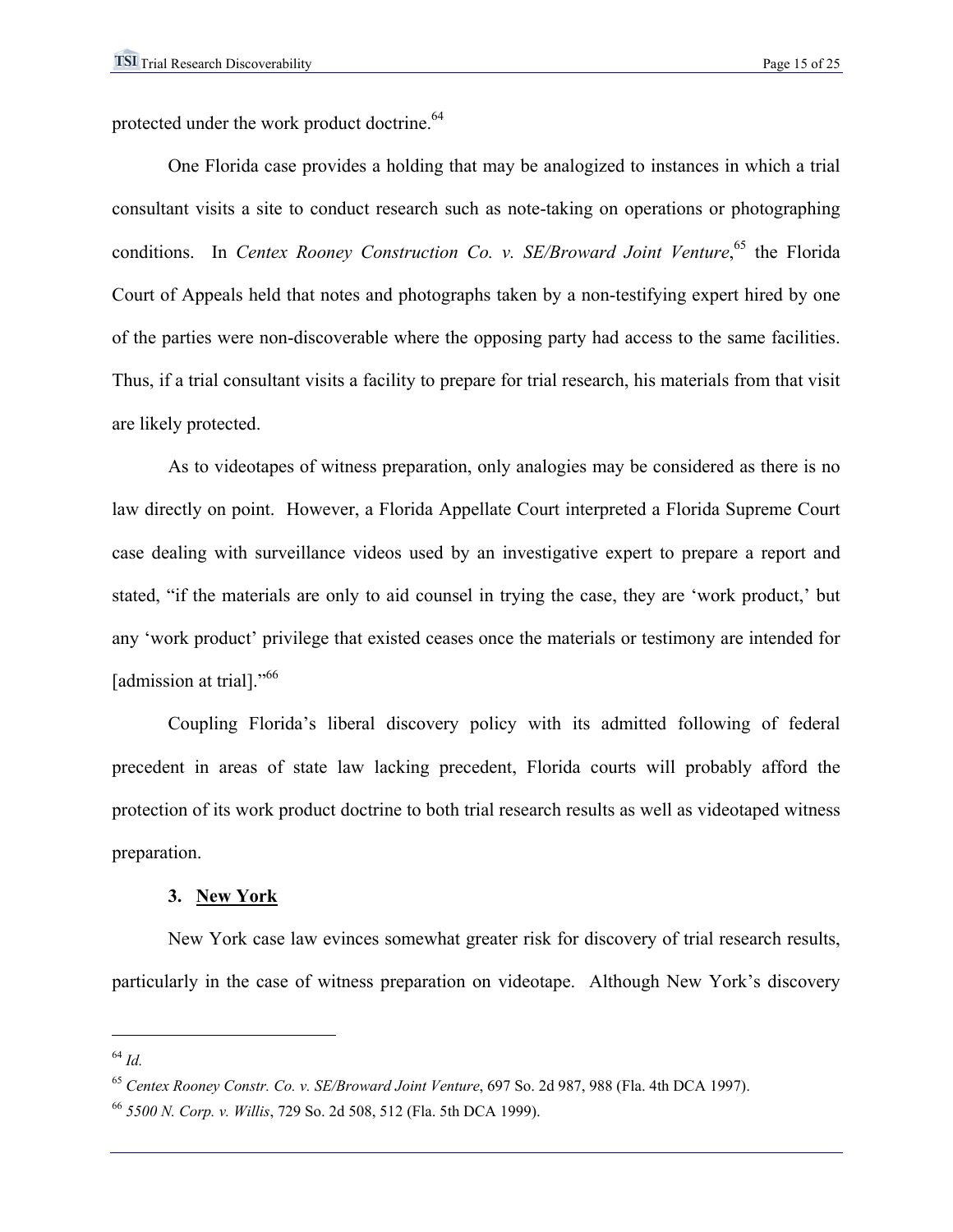rules are worded much like those of other states, New York courts interpret the work product doctrine more narrowly than other states, instead preferring the "strong policy" in favor of full disclosure.<sup>67</sup> The New York discovery rule provides, "[t]he work product of an attorney shall not be obtainable."68 The rule also explains:

[M]aterials otherwise discoverable under subdivision (a) of this section and prepared *in anticipation of litigation* or for trial by or for another party, or by or for that other party's representative (including an attorney, *consultant*, surety, indemnitor, insurer or agent), may be obtained only upon a showing that the party seeking discovery has *substantial need* of the materials in the preparation of the case and is unable without *undue hardship* to obtain the substantial equivalent of the materials by other means. In ordering discovery of the materials when the required showing has been made, the court shall protect against disclosure of the *mental impressions*, conclusions, *opinions* or *legal theories* of an attorney or *other representative* of a party concerning the litigation.<sup>69</sup>

New York courts do, however, place a strong emphasis on protecting attorneys' opinions and legal theories.70 Some courts have deemed the presence of a third party consultant does not necessarily interfere with the status of materials as work product; however, the courts often consider the parties' expectations that the communication is confidential.<sup>71</sup> This intent should be effectively indicated where the trial consultant signs a confidentiality form.

"Notes and memoranda made in connection with a lawyer's interview of a witness procured in the course of litigation constitute attorney's work product**,** which is absolutely exempt from discovery."<sup>72</sup> A recent amendment to New York's discovery rule concerns the

<sup>67</sup> *See, e.g.*, *Tran v. New Rochelle Hosp. Med. Ctr.*, 786 N.E.2d 444 (N.Y. 2003); *Rotundi v. Mass. Mut, Life Ins. Co.*, 702 N.Y.S.2d 150 (App. Div. 2000); *Beckford v. Gross*, 774 N.Y.S.2d 316 (Sup. Ct. 2004); *Marigliano v. Krumholtz,* 603 N.Y.S.2d 1020 (Sup. Ct. 1993).

<sup>68</sup> N.Y. C.P.L.R. § 3101(c) (Consol. 2004).

 $^{69}$  N.Y. C.P.L.R. § 3101(d)(2) (emphasis added).

<sup>70</sup> *See, e.g.*, *Corcoran v. Peat, Marwick, Mitchell & Co.*, 542 N.Y.S.2d 642 (App. Div. 1989); *Weiser v. Grace*, 683 N.Y.S.2d 781 (Sup. Ct. 1998).

<sup>71</sup> *See, e.g.*, *Lichtenberg v. Zinn,* 663 N.Y.S.2d 452 (App. Div. 1997); *Corcoran*, 542 N.Y.S.2d 642; *Condon v. Niagara County Dist. Attorney's Office*, 495 N.Y.S.2d 863 (App. Div. 1985).

<sup>72</sup> *Siemens Solar Industries v. Atlantic Richfield Co.*, 667 N.Y.S.2d 248, 248 (App. Div. 1998).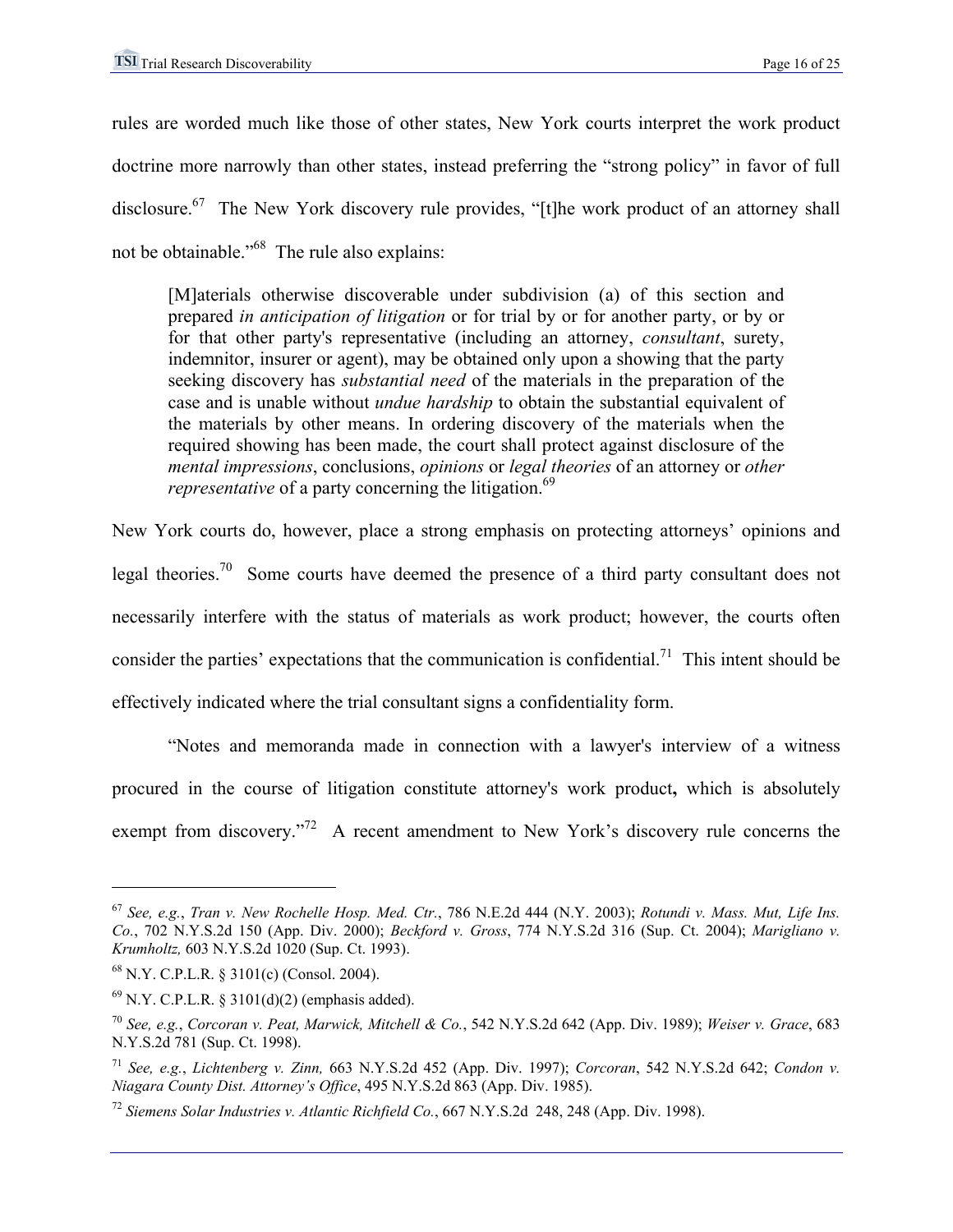disclosure of videotapes and other media. The rule provides in part:

In addition to any other matter which may be subject to disclosure, **there shall be full disclosure of any films, photographs, video tapes or audio tapes, including transcripts or memoranda thereof, involving** . . .

 $[(1)$  a party, or the officer, director, member, agent or employee of a party;

(2) a person who possessed a cause of action or defense asserted in the action;

. . .

(4) any other person, upon notice stating the circumstances or reasons such disclosure is sought or required. $1^{73}$ 

"There shall be disclosure of all portions of such material, including out-takes, rather than only those portions a party intends to use."<sup>74</sup> In one of the first cases to address the new rule, a New York court held notes and memoranda taken by the attorneys from a video surveillance tape were discoverable.<sup>75</sup> The court stressed, "New York has long favored an open far-reaching discovery policy.<sup>776</sup> However, the court did recognize redaction as a possible barrier in disclosure of attorney's notes.<sup>77</sup> New York's highest court has recently stated that no "substantial need" or "undue hardship" is required for disclosure of the actual videotapes.<sup>78</sup> Nevertheless, arguments may be made against disclosure of videotaped witness preparation because currently accrued case law speaks specifically to disclosure of surveillance videotapes only,79 and most courts' reasoning argues disclosure of such videotapes is necessary to prevent

1

<sup>78</sup> *Tran*, 786 N.E.2d at 447; *see also Rotundi*, 702 N.Y.S.2d at 152-53.

<sup>79</sup> *See Falk v Inzinna*, 749 N.Y.S.2d 259, 261 (App. Div. 2000) (". . .the legislature created a new discovery rule governing disclosure of *surveillance tapes* . . .") (emphasis added).

 $73$  N.Y. C.P.L.R. § 3101 (emphasis added).

 $74$  N.Y. C.P.L.R. § 3101(i) (emphasis added).

<sup>75</sup> *Marigliano,* 603 N.Y.S.2d 1020.

<sup>76</sup> *Id.* at 1023; *see also Kavanagh v. Odgen Allied Maintenance Corp.*, 705 N.E.2d 1197, 1198 (N.Y. 1998); Melissa E. Rosenthal, *Liberal Discovery of Non-Party Records: In Defense of the Defense*, 7 CARDOZO WOMEN'S L.J. 59 (2000) (discussing liberal discovery practices in New York).

<sup>77</sup> *Id.*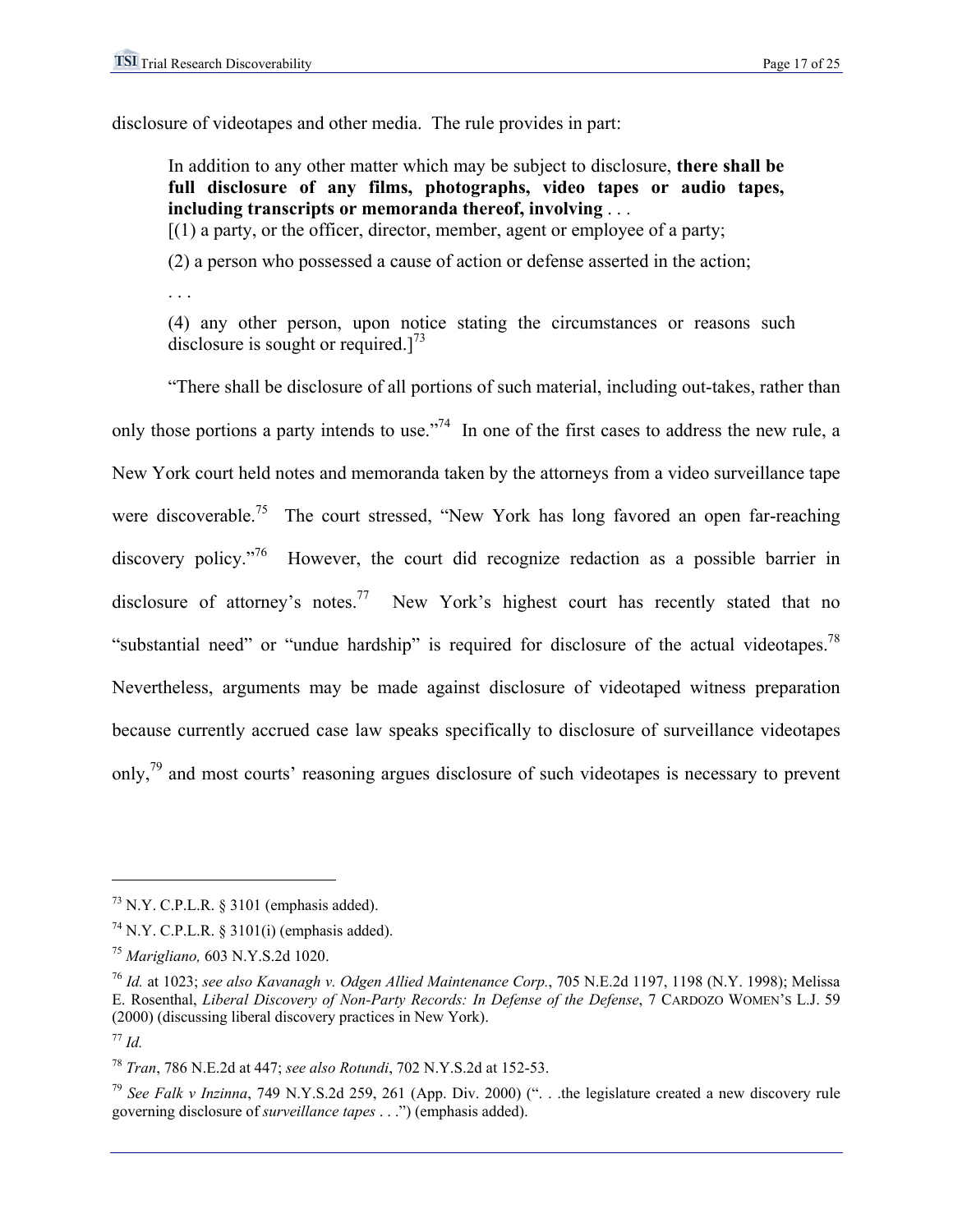tampering and alterations.<sup>80</sup> These concerns voiced by the courts do not apply to videotaped witness preparation.

New York offers the most threatening outlook for discovery of trial research results and witness testimony preparation. Although no case law on point has been established, New York's admitted preference toward full disclosure of all pre-trial matters provides scant optimism for trial consultants.

## **4. Mississippi**

Mississippi provides the most limited body of case law with which to analyze trial research results. In its interpretation of attorney-client privilege, Mississippi follows the uniform rule adopted by a majority of the states; however, the Mississippi Supreme Court has stated it interprets the privilege broadly, allowing much communication to qualify as privileged. $81$ Mississippi also follows the United States Supreme Court's reasoning in *Hickman v. Taylor* when describing its approach to the work product doctrine.<sup>82</sup> The Mississippi Supreme Court quoted from *Hickman* in a 2003 opinion:

In performing his various duties . . . it is essential that a lawyer work with a certain degree of privacy, free from unnecessary intrusion by opposing parties and their counsel. Proper preparation of a client's case demands that he assemble information, sift what he considers to be the relevant from the irrelevant facts, prepare his legal theories and plan his strategy without undue and needless interference . . . . This work is reflected, of course, in interviews, statements, memoranda, correspondence, briefs, mental impressions, personal beliefs, and countless other tangible and intangible ways  $\ldots$ 

Similar to the other states profiled in this report, Mississippi also emphasizes

<sup>80</sup> *See, e.g.*, *Tran*, 786 N.E.2d 444; *Beckford*, 774 N.Y.S.2d 316; *Marigliano,* 603 N.Y.S.2d 1020; *Marte v. W.O. Hickok Mfg. Co.*, 552 N.Y.S.2d 297 (App. Div. 1990).

<sup>81</sup> *Hewes v. Langston*, 853 So. 2d 1237, 1244 (Miss. 2003).

<sup>82</sup> *Id.*

<sup>83</sup> *Hickman*, 329 U.S. at 510-11.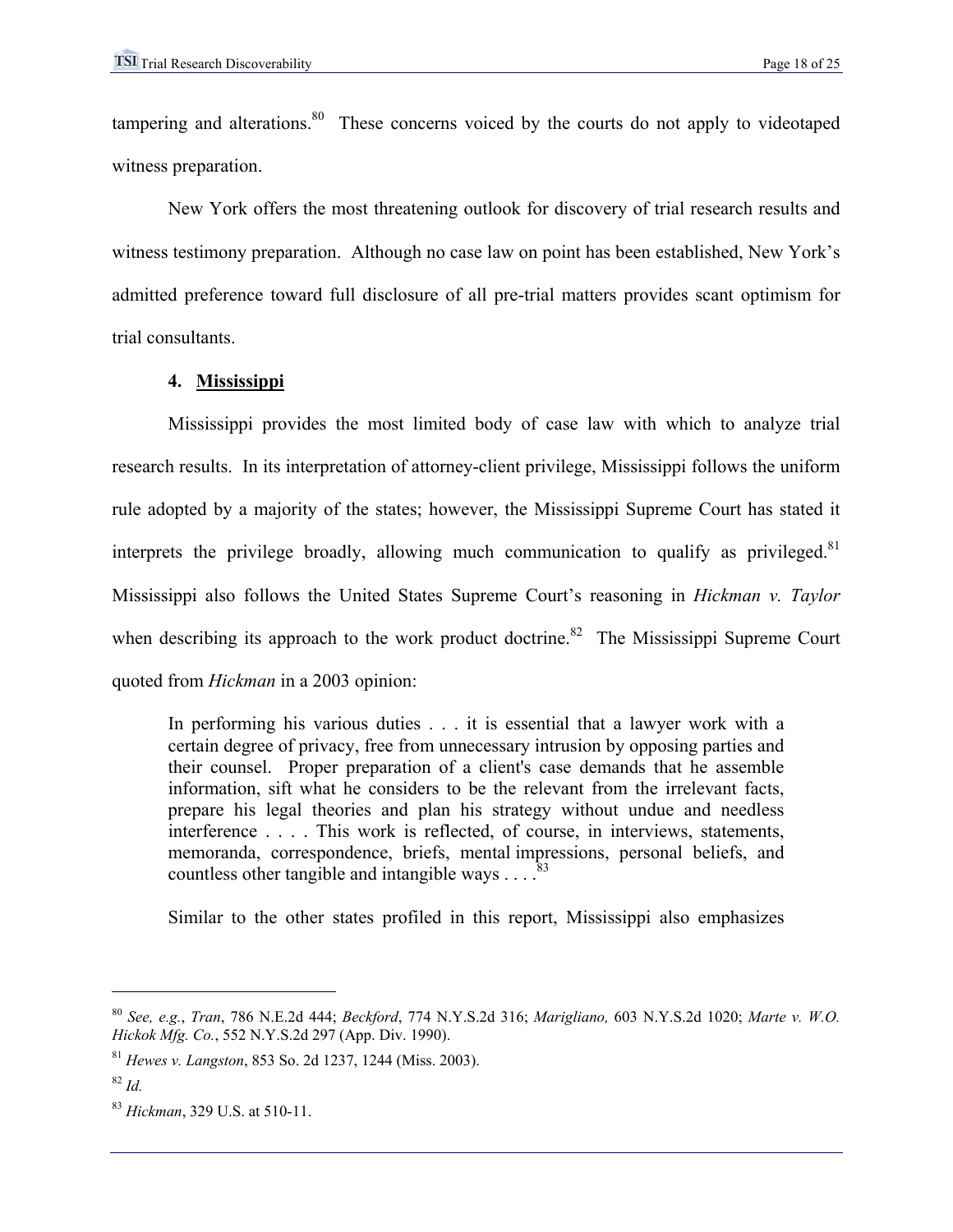consideration of the hardship placed on the opposing party by not allowing discovery<sup>84</sup>; however, again like the other states, Mississippi fervently protects opinion work product.85 Discovery is governed by the Mississippi Rules of Civil Procedure which state a party may obtain materials:

. . . prepared in anticipation of litigation or for trial by or for another party or by or for that other party's representative (including that party's attorney, *consultant*, surety, indemnitor, insurer, or agent) only upon a showing that the party seeking discovery has *substantial need* of the materials . . . and that the party is unable without *undue hardship* to obtain the substantial equivalent of the materials by other means. In ordering discovery of such materials when the required showing has been made, *the court shall protect against disclosure of the mental impressions, conclusions, opinions, or legal theories of an attorney or other representative of a party concerning the litigation*. 86

 Mississippi case law provides little guidance in the area of work product other than its recent decision in *Hewes*. Given the Supreme Court's decision in *Hewes*, trial research and witness preparation are likely protected under the Mississippi work product doctrine; however, in the absence of case law in this area, this state is perhaps the most fertile legal ground for argument.

# **C. CONFIDENTIALITY BREACH**

The procedures an attorney should follow when a confidentiality breach is suspected vary as to the circumstances of the breach. The Federal Rules of Evidence and Civil Procedure as well as the Model Rules of Professional Conduct contribute significantly to analysis of this issue. Two scenarios are most likely to arise within the confines of confidentiality breaches, and this section addresses those scenarios in turn.

# **1. Scenario One**

<sup>84</sup> *See, e.g., Moore v. Bell Chevrolet-Pontiac-Buick-GMC, LLC*, 864 So. 2d 939, 947-48 (Miss. 2004).

<sup>85</sup> *See, e.g., Hewes*, 853 So. 2d 1237; *Thorson v. State*, 721 So. 2d 590 (Miss. 1980) (holding that attorney's notes taken during voir dire about prospective jurors were protected because they contained opinions and legal theories).  $86$  MISS. R. CIV. P. 26(b)(3) (emphasis added).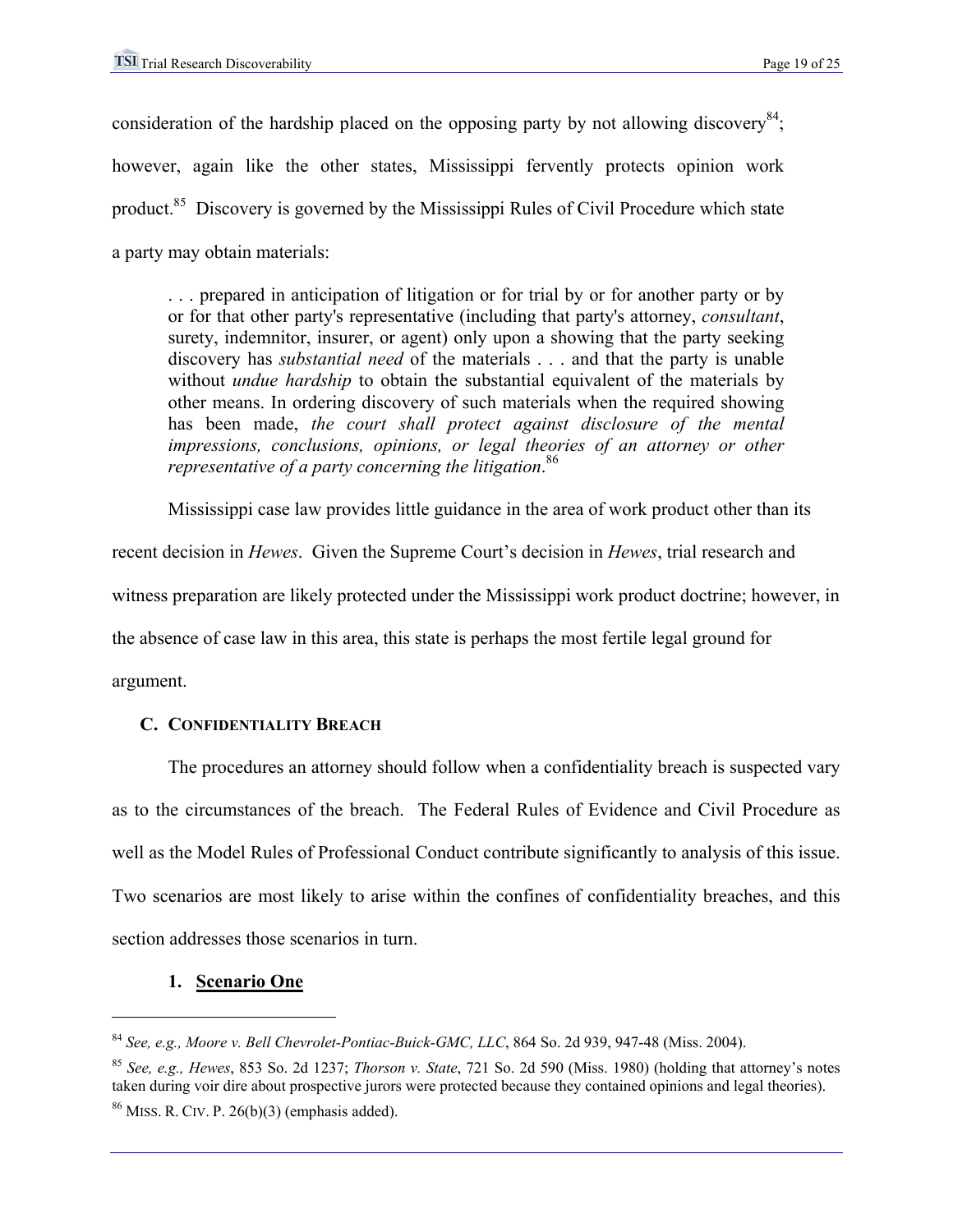Confidentiality is unquestionably breached when opposing counsel admits or provides evidence of his or her receipt of research trial research. In this scenario, opposing counsel will have received specific research components such as completed juror questionnaires or verdict forms, final research reports, videos of the research trials, or videos of jury deliberations. Opposing counsel may have received this information either through his or her own intentional conduct or the inadvertent actions of another.<sup>87</sup>

The status of trial research results is of paramount importance in this scenario because that status determines the gravity with which the trial judge will evaluate the breach. As was proposed in preceding sections, trial research results are likely protected under the work product doctrine. This protection affords clients the right to keep those results from discovery by opposing counsel. Therefore, when opposing counsel has admitted receipt of the results, the work product doctrine likely applies and opposing counsel has committed both legal and ethical violations.

Federal Rule of Civil Procedure 26(b) mandates that courts "protect against disclosure of the mental impressions, conclusions, opinions, or legal theories of an attorney or other representative of a party concerning the litigation."<sup>88</sup> Because the rule requires that a court must protect this information, judicial review is guaranteed when opposing counsel is in receipt of such information. Although this situation falls within an undeveloped area of the law, standard legal procedures may be used to combat the violation.

Under each of the two scenarios discussed in this section, the first step that should be taken is to contact opposing counsel. This preliminary communication must attempt to

<u>.</u>

<sup>&</sup>lt;sup>87</sup> Note that a minority of courts have held that inadvertent disclosure of privileged information may waive the privilege. However, these courts typically allow an exception when the side claiming the privilege has made concerted efforts to keep the information from disclosure. *See Richards v. Jain*, 168 F. Supp. 2d 1195 (W.D. Wash. 2001) for a detailed discussion of such issues.

<sup>88</sup> FED. R. CIV. P. 26(b).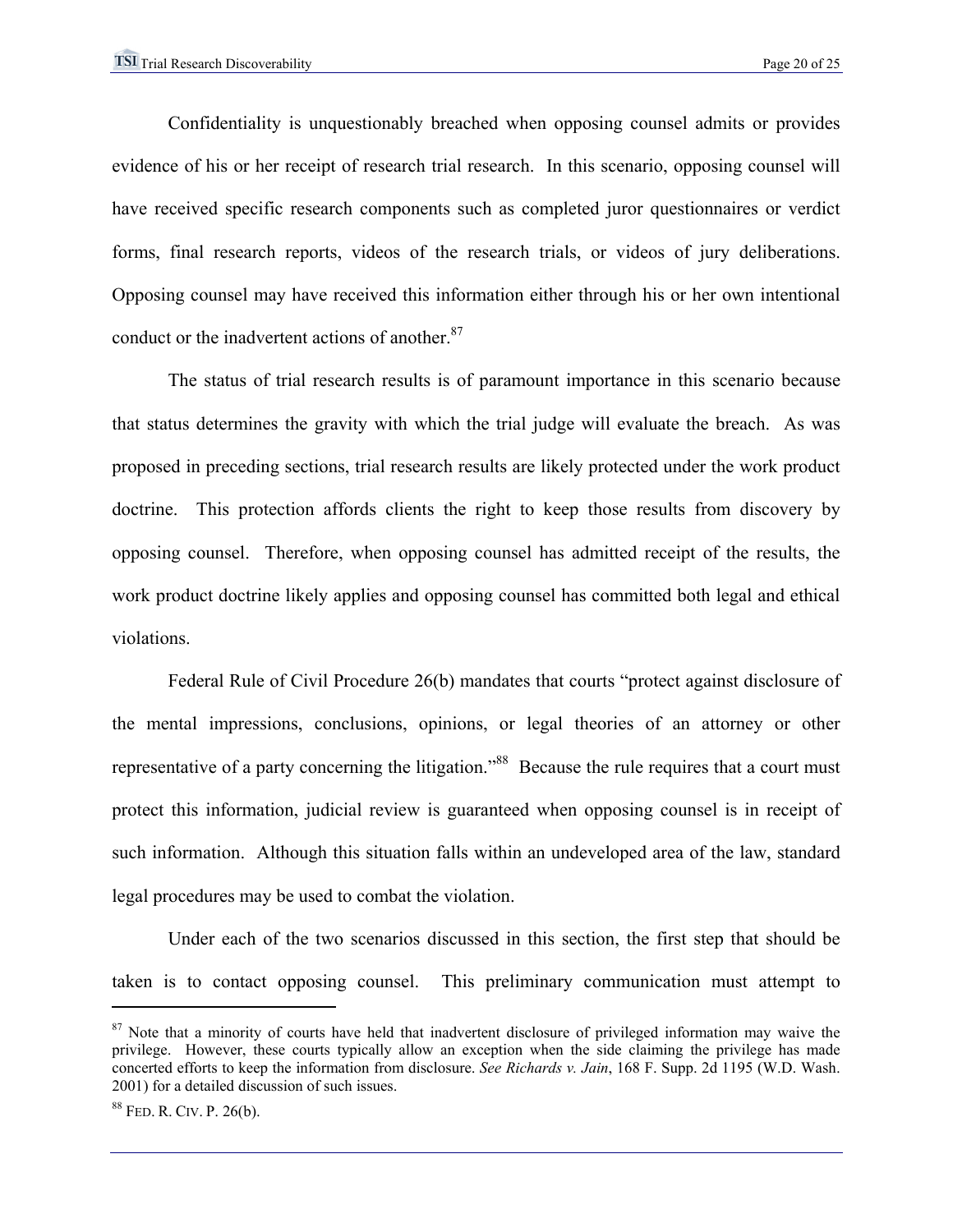determine whether the disclosure of the results was inadvertent. Under this first scenario, opposing counsel will admit receipt of the research results because it is assumed under this scenario that a client has some proof of the receipt. Although civility may suggest that counsel for both sides attempt to "work it out," this scenario presumes the research results are highly prejudicial and require use of one of the following remedies: suppression of the research results at trial and return of the results to the client, reporting opposing counsel to the State Bar Association for an ethical violation, disqualification of opposing counsel, or declaration of a mistrial.

If opposing counsel intends to use the results as evidence at trial, a client may file a motion to suppress as well as a motion to compel return of the results. Although it is the least severe of the remedies in this section, this approach via the court system still requires proof of the violation. As this is such a tenuous area of the law, the contents of the research results must be such that a judge should feel that, absent action on his or her part, the likelihood of prejudice to the client is great and the results must be protected.

The final three options mentioned above – reporting opposing counsel to the State Bar Association for an ethical violation, disqualification of opposing counsel, and declaration of a mistrial – are extreme remedies and should only be considered where a client has concrete evidence that opposing counsel used unethical tactics to retrieve or retain research results. Absent proof of such conduct, these remedies are too excessive to contemplate.

However, when the circumstances do present unethical conduct by opposing counsel, three procedural devices may be employed in addition to those outlined above. First, a client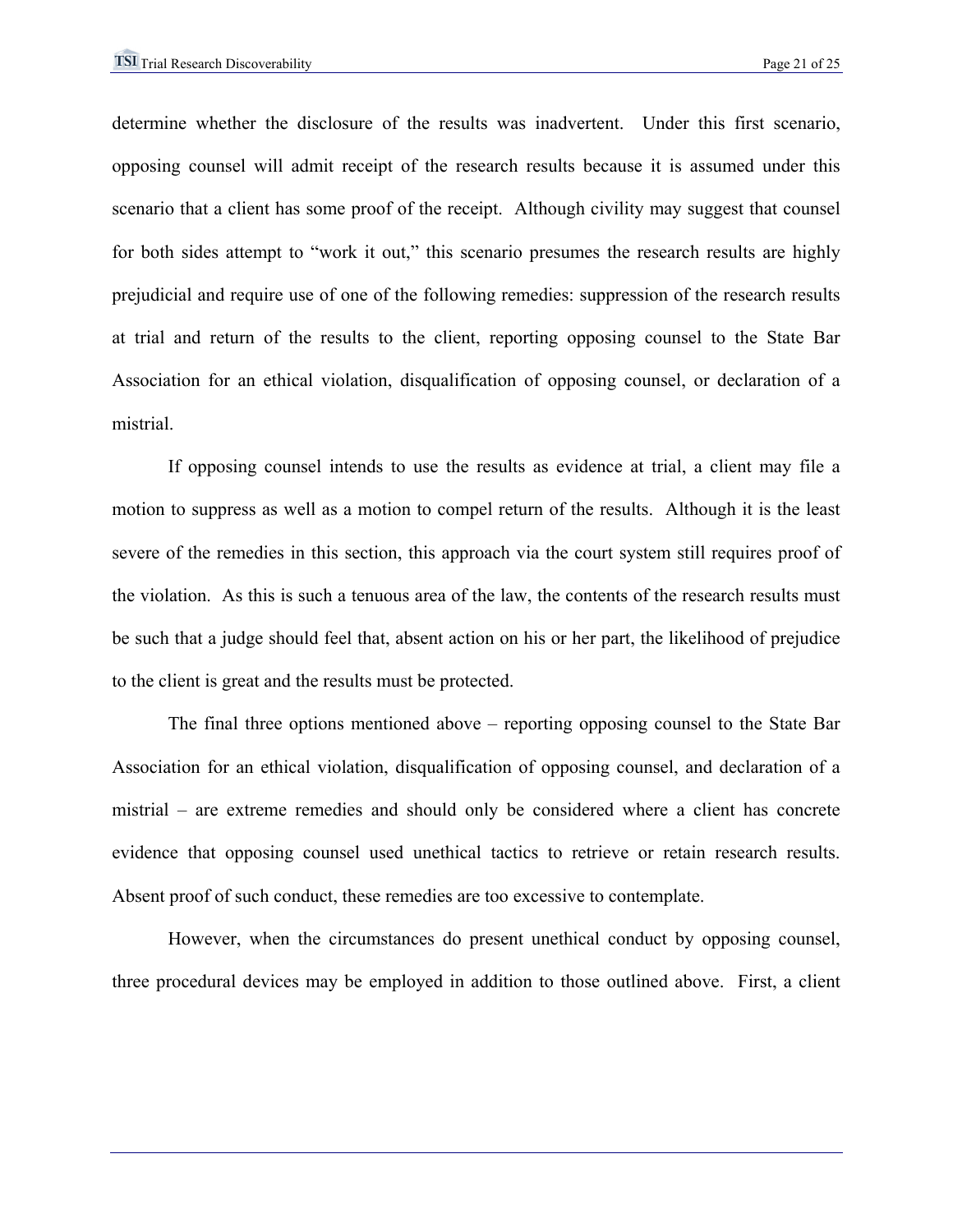may report opposing counsel to the State Bar Association for suspicion of an ethical violation.<sup>89</sup> The Model Rules of Professional Conduct require that an attorney with information from opposing counsel that is obviously privileged or protected under the work product doctrine must return that information.<sup>90</sup>

Additionally, "a lawyer who knows that another lawyer has committed a violation of the Rules of Professional Conduct that raises a substantial question as to that lawyer's honesty, trustworthiness or fitness as a lawyer in other respects, shall inform the appropriate professional authority."<sup>91</sup> When an attorney is reported to the State Bar for an ethical violation, the Bar Association sanctions the attorney as it deems fit. Although this may be a long-term solution to relations between a client and a particular opposing attorney, this remedy does nothing to resolve the lawsuit for which the research trial was conducted.

A better alternative under these circumstances is a motion to disqualify the opposing counsel.<sup>92</sup> Under this remedy, the lawsuit can be preserved and may continue with new representation. However, where the "new" attorney for the opposing side is affiliated with the previous opposing counsel, this remedy again may not correct the prejudice created by the disclosure. This remedy is most effectively employed where opposing counsel has not likely shared the research results with other attorneys or staff.

1

<sup>&</sup>lt;sup>89</sup> In the interest of brevity, this memorandum does not address the procedures involved in reporting attorneys to state bars in each of the states. However, a simple search consisting of words such as "report attorney ethical violation" on an internet search engine such as Google.com will retrieve the websites of all state bars. Through those websites, an attorney can find information on the procedures required to report such a violation. Additionally, a search on a legal research website such as Westlaw or Lexis-Nexis will return similar results. One should also note that although hard evidence is not usually required to report an attorney to the State Bar for an ethical violation, an attorney who files such a report without a good faith belief in the existence of unethical conduct is himself acting unethically.

<sup>90</sup> *See* ABA Comm. on Ethics and Prof'l Responsibility, Formal Op. 94-382 (1994).

<sup>&</sup>lt;sup>91</sup> MODEL RULES OF PROF'L CONDUCT R. 8.3(a).

 $92$  For a thorough and effective discussion of disqualification of an attorney as a result of his receipt of privileged material, *see Richards v. Jain*, 168 F. Supp. 2d 1195 (W.D. Wash. 2001).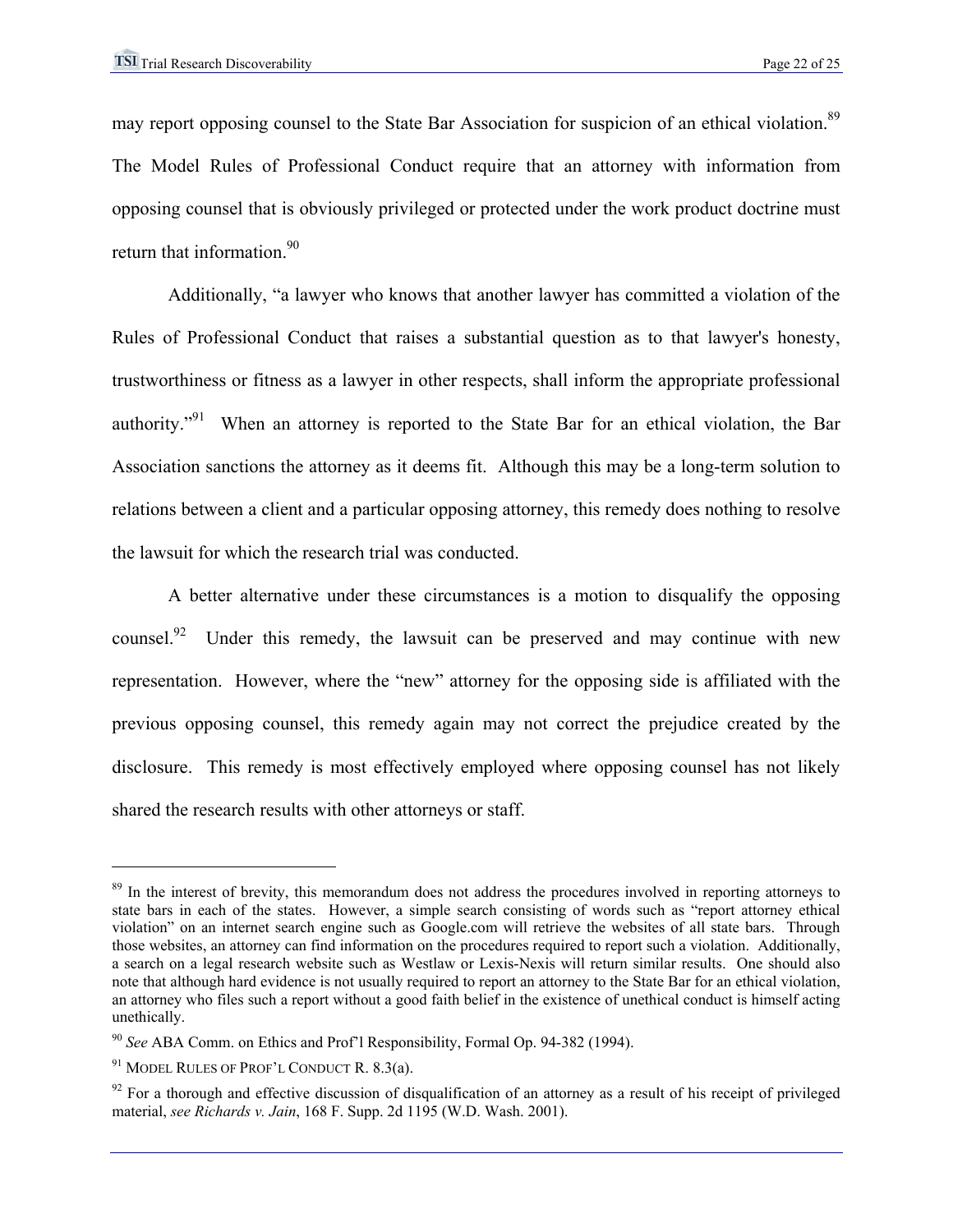Where the opposing counsel has complete knowledge of the research results, a motion for mistrial may be considered. However, critical evaluations are necessary in this situation. First and foremost, the client must consider how damaging the research results are to his case. Absent severe prejudice, this remedy is inappropriate. Second, the client must consider whether the costs and efforts associated with beginning the litigation process again are too great. Another crucial consideration under this option is the reaction of the judge. If the judge does not consider the violation particularly damaging, the practical consequences of the motion may take the form of discretionary rulings decided against the client both before and during trial. All of the considerations that must be taken into account when deciding whether to proceed with a motion for mistrial indicate that remedy is impractical in the majority of cases.

#### **2. Scenario Two**

Confidentiality may also be breached without a client's direct knowledge or proof of the breach. In this scenario, opposing counsel will have indirectly notified the client or consultant of his receipt of the results, or the client will have heard from an outside source that opposing counsel has the information. However, the information to which opposing counsel is privy may merely be that a research trial was conducted, and opposing counsel may then attempt to use that information as leverage in settlement negotiations without any knowledge of the actual research results. The key in this scenario is to find out what information opposing counsel has in fact received.

If, after an initial inquiry, opposing counsel refuses to disclose what information he or she actually has, the client is in a precarious position. The prudent approach is for the client to wait for settlement discussions. At this point, if opposing counsel attempts to use the information as a tactical advantage, he or she will likely disclose the extent of their knowledge at that time. If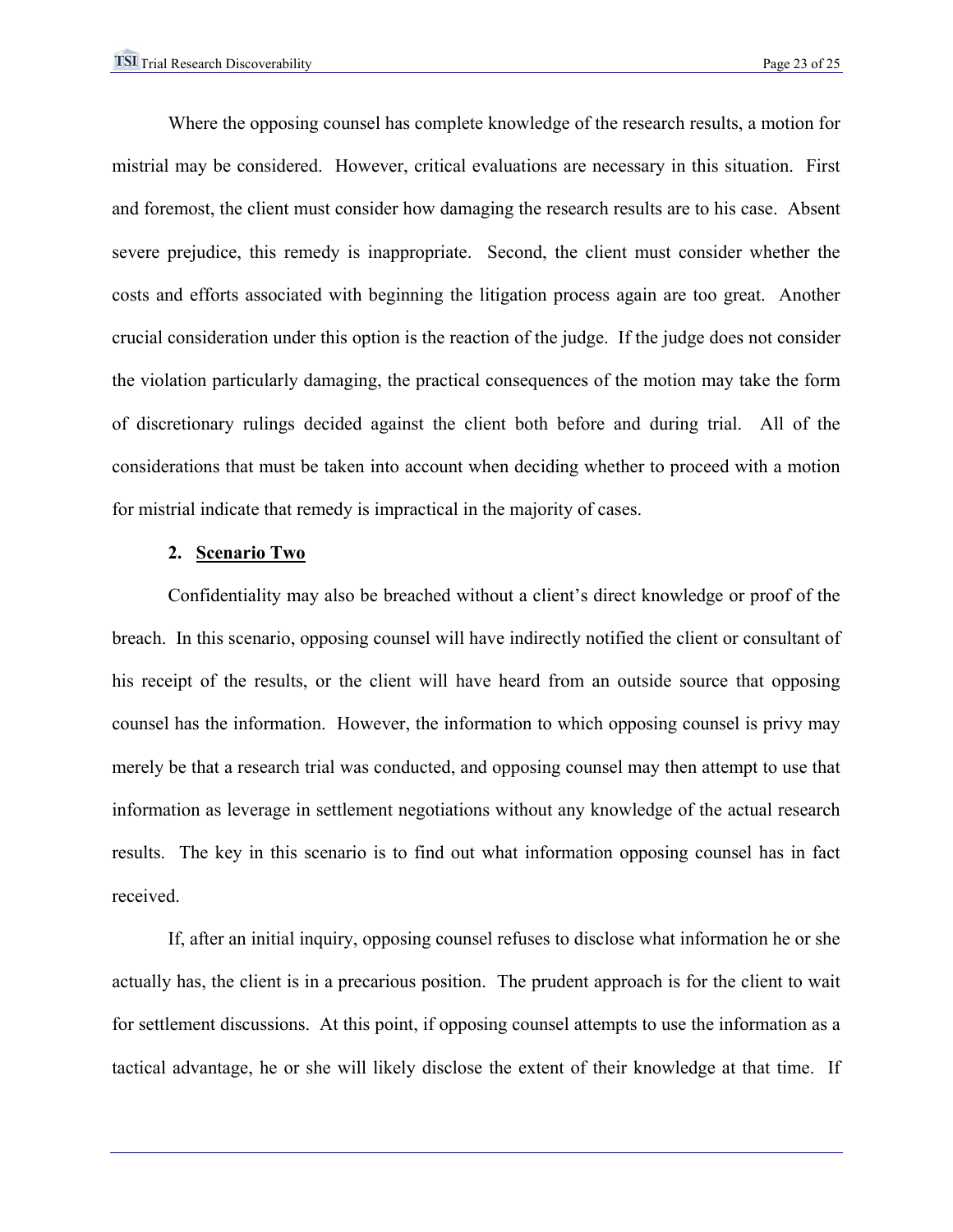opposing counsel only makes vague references to the results, another inquiry by the client into the extent of opposing counsel's knowledge is appropriate. Then, if opposing counsel continues to refuse to divulge the extent of his knowledge, that refusal provides a valid basis for the client to request a hearing with the court to determine what information opposing counsel actually has or, alternatively, to file a motion to suppress and compel return of the research results.

The reasonable course of action when deciding to proceed with a motion to compel is to notify opposing counsel of such intentions. If at this point opposing counsel fails to reveal that he or she does not have any specific knowledge of the research results and knew only that a research trial had been conducted, the client may then legitimately proceed with judicial review of opposing counsel's actions.

#### **III. CONCLUSION**

 In sum, the results obtained from research trials, as well as the use of witness testimony therein, most likely fall under the protection afforded by the work product doctrine. Because most states' discovery rules derive from the Federal Rules, in the absence of case law, they will likely look to federal case law for supporting precedent. As a result, the states will likely defer to the Third Circuit's decision in *In Re Cendant* for its persuasive value and analogous facts.

However, because of the limited case law directly on point, there is still ample room for argument on the topic and, as such, precautions should be taken in order to make it clear to judges that secrecy among the parties remains a paramount goal, despite the involvement of a trial consultant and the use of research trials. In this vein, such precautions may also limit the amount of discoverable information that may be made available to an opposing side.

Additionally, attorneys should take a prudent approach when dealing with an opposing counsel whom the attorney suspects has knowledge of research trial results. Although two